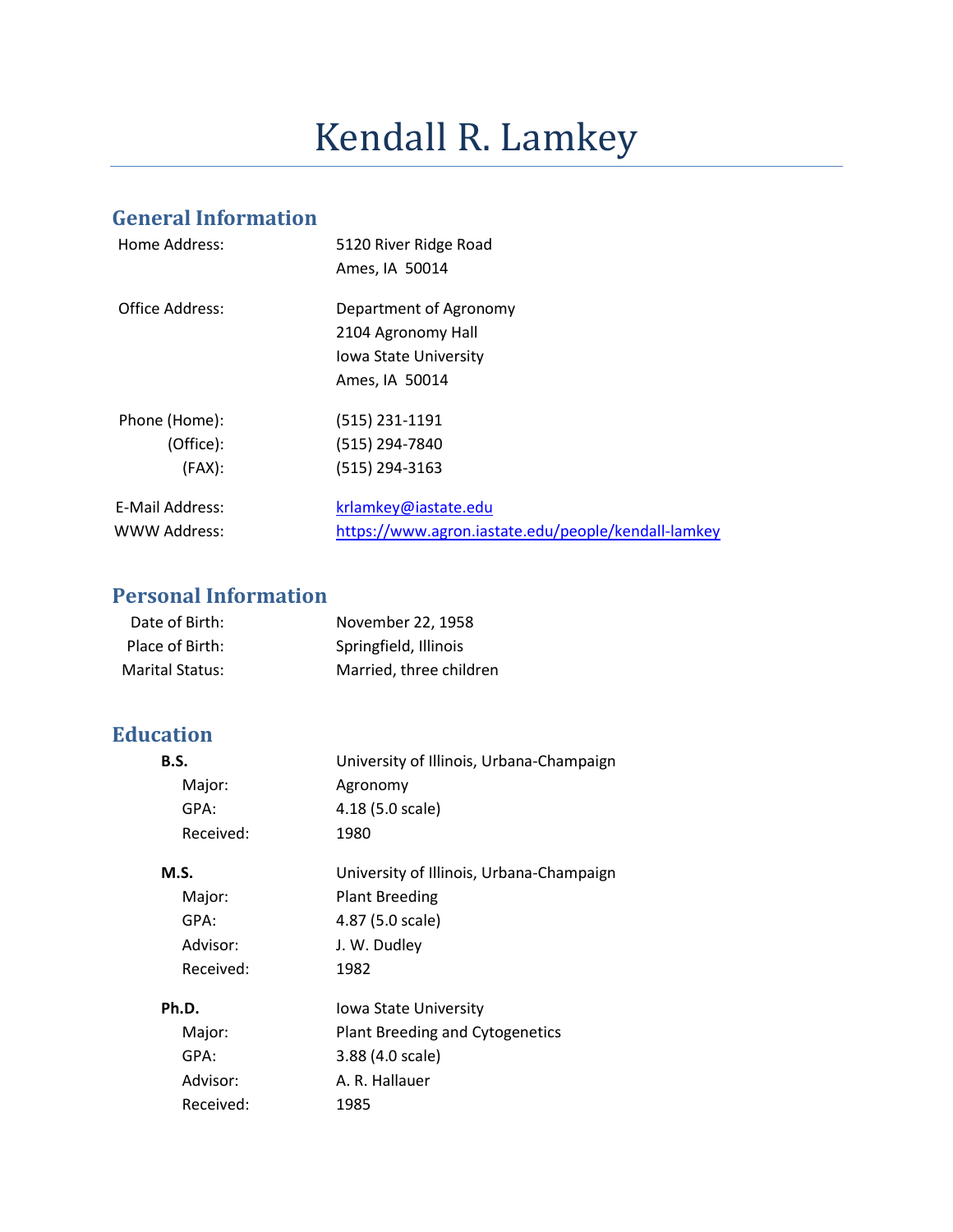# **Professional Experience**

1980-82, Graduate Research Assistant, University of Illinois 1982-85, Graduate Research Assistant, Iowa State University 1984-2002, Research Geneticist, USDA, ARS, Ames, Iowa 1987-present, Full member, Graduate Faculty, Iowa State University 2002-present, Professor of Agronomy, Iowa State University 2002-2012, Pioneer Distinguished Chair in Maize Breeding 2002-2006, Director, Raymond F. Baker Center for Plant Breeding 2006-2007, Interim Chair, Department of Agronomy, Iowa State University 2007-present, Chair, Department of Agronomy, Iowa State University

# **Administrative Responsibilities and Accomplishments**

As chair of the Department of Agronomy, I provide leadership and direction to the department in the areas of education, research, and extension. I advocate for and sets priorities for the academic and research portfolio of the department through shared governance with the faculty. In cooperation with Associate Dean for Extension and Outreach in the College of Agriculture and Life Sciences, I also advocate for and set priorities for extension and outreach in crops, soils, and climatology. I have the responsibility of representing the department as I interact with public in Iowa and at the national and international level. I am responsible for understanding and being able to articulate the broad education, research, and extension capabilities of each of the faculty in the department.

Our department has 41 tenure track faculty, 15 non-tenure track faculty, and 15 USDA-ARS collaborators. We have 81 staff positions in agronomy, 10 of which report to me and support the department administratively, with the rest being research, teaching, and extension support, many paid primarily on external grants and contracts. We have 323 undergraduate students, 307 graduate students, and 23 postdocs. I am responsible for overseeing the departmental budget, evaluating faculty, setting salaries, hiring faculty, and providing faculty, staff, and students with the support they need to be successful. Our annual external grant expenditures have been running from \$8M to 12M per year, making us the largest externally funded department at ISU. I also provide leadership in the expenditure of approximately \$2.5M per year from earnings on an endowment in agronomy. The council that oversees this endowment is officially lead by the President of Iowa State University, but organized and presented by me and the faculty in agronomy. This council has given me incredible insight into the operations and leadership at the university level.

#### **Leadership Accomplishments While Department Chair**

• Developed, led, and supported, with key staff members, our "I'm an Agronomist" branding and marketing campaign to increase our enrollment. Our undergraduate enrollment in the fall of 2006 was 106 and our enrollment fall 2017 was 323.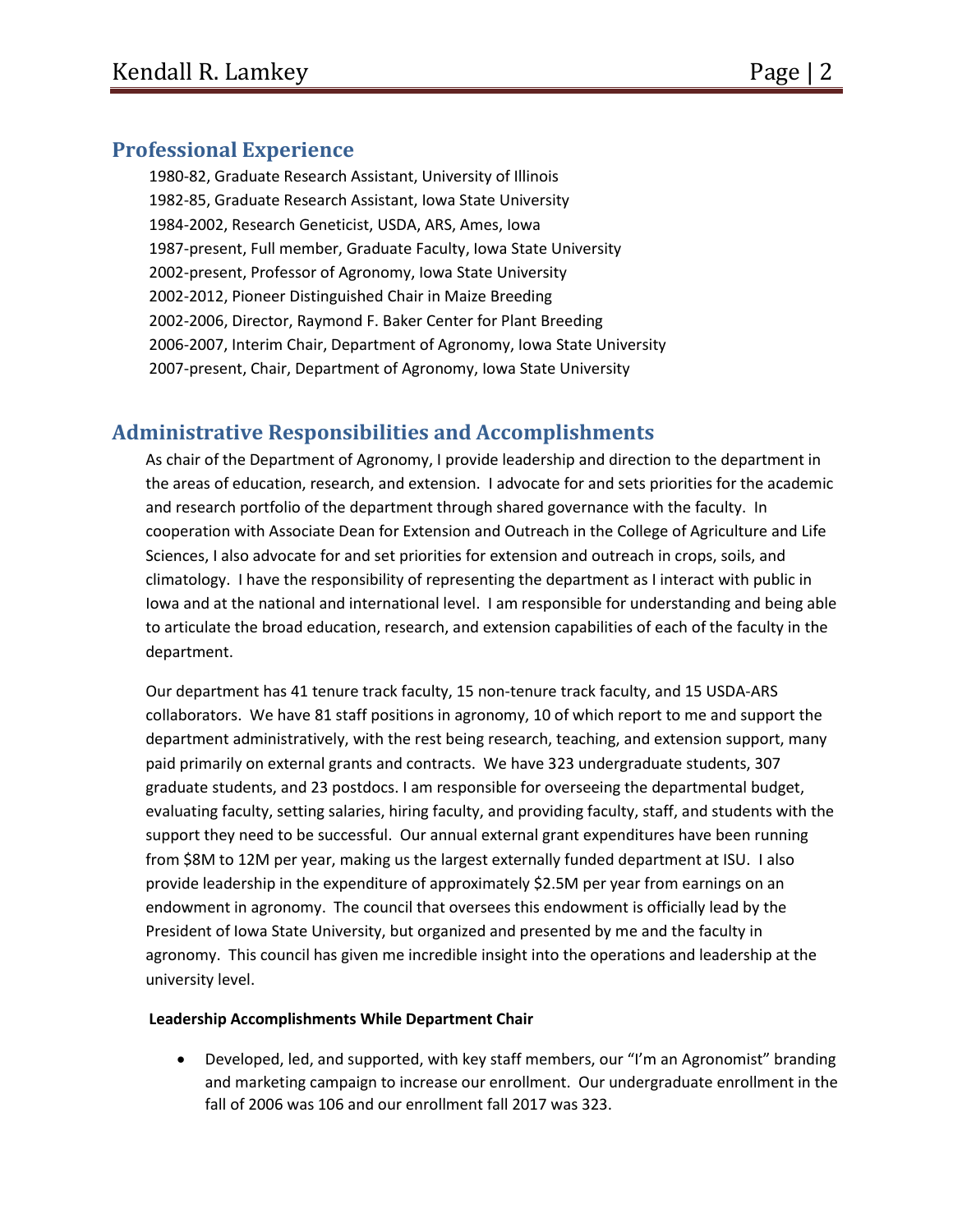- My passion and a major goal of the department is increasing the number of women in the agronomic sciences. Our college is 50% female, but our core agronomic and business majors are significantly less than 50% female. Since 2006, we have increased the percentage of women in the department from 24 to 36%. It is a modest increase, but we now have 116 women in agronomy, which is more women than we had students in 2006.
- I have refocused our core agronomic research and faculty hires around crop, soils, climate, and systems modeling. Modeling and data analytics fundamentally changes how we think about agronomic systems and this new focus is and will continue to have a huge impact on our department and the state of Iowa.
- I helped initiate, with a faculty member in plant pathology, the establishment of a new web presence for our extension program in crops and soils. I am no longer directly engaged in this, but the website [\(https://crops.extension.iastate.edu/\)](https://crops.extension.iastate.edu/) has continued to evolve as a single place where our stakeholders can find crop management information.
- We rebranded our traditional soybean and corn extension positions as cropping systems positions. The first one was filled with a cropping systems modeler (Archontoulis) and the second one was filled with cropping systems management (Licht).
- Since I have been chair, we have been successful in soliciting several important gifts. Most significant among them has been a \$2M bequest to endow and name the department chair position in agronomy, a \$500K gift to promote "Into the Field" activities in our undergraduate program, a \$1.5M gift to create the Iowa Corn Promotion Board Endowed Chair in Genetics, and a \$500,000 gift to establish the Monsanto Chair in Soybean Breeding.
- I have hired approximately 20 faculty during my tenure as chair and have handled numerous promotion and tenure packages.
- We have a very successful distance MS in Agronomy program and since I have been chair, we launched an equally successful MS in Plant Breeding program Fall 2011.
- During my tenure as chair, I have established 6 named faculty positions in agronomy.
- Instituted twice a month faculty meetings and an annual State of the Department address.
- I have been involved with leading our highly successful Farm Progress Show display beginning with the first show at the Boone site in 2008 and beginning with the 2010 show have co-chaired the planning committee with Dr. John Lawrence. I have been very instrumental in changing the style and the impact of this show, making it a showcase event for Iowa State University.
- I have maintained a strong focus on graduate education in the department. Agronomy currently has 307 graduate students accounting for approximately 41% of the graduate students in the College of Agriculture and Life Sciences. Agronomy accounts for 24% of all the Ph.D students in the College of Agriculture and Life Sciences.

**The Department of Agronomy at Iowa State University** is one of the premier agronomy departments in the United States, with a focus on the crop, soil, and environmental sciences. We are a top department in grant funding on the ISU campus. As the largest graduate program in the College of Agriculture and Life Sciences, our nationally recognized graduate program offers 4 Ph.D. majors, 2 distance M.S. majors, and have faculty who participate in 7 interdepartmental graduate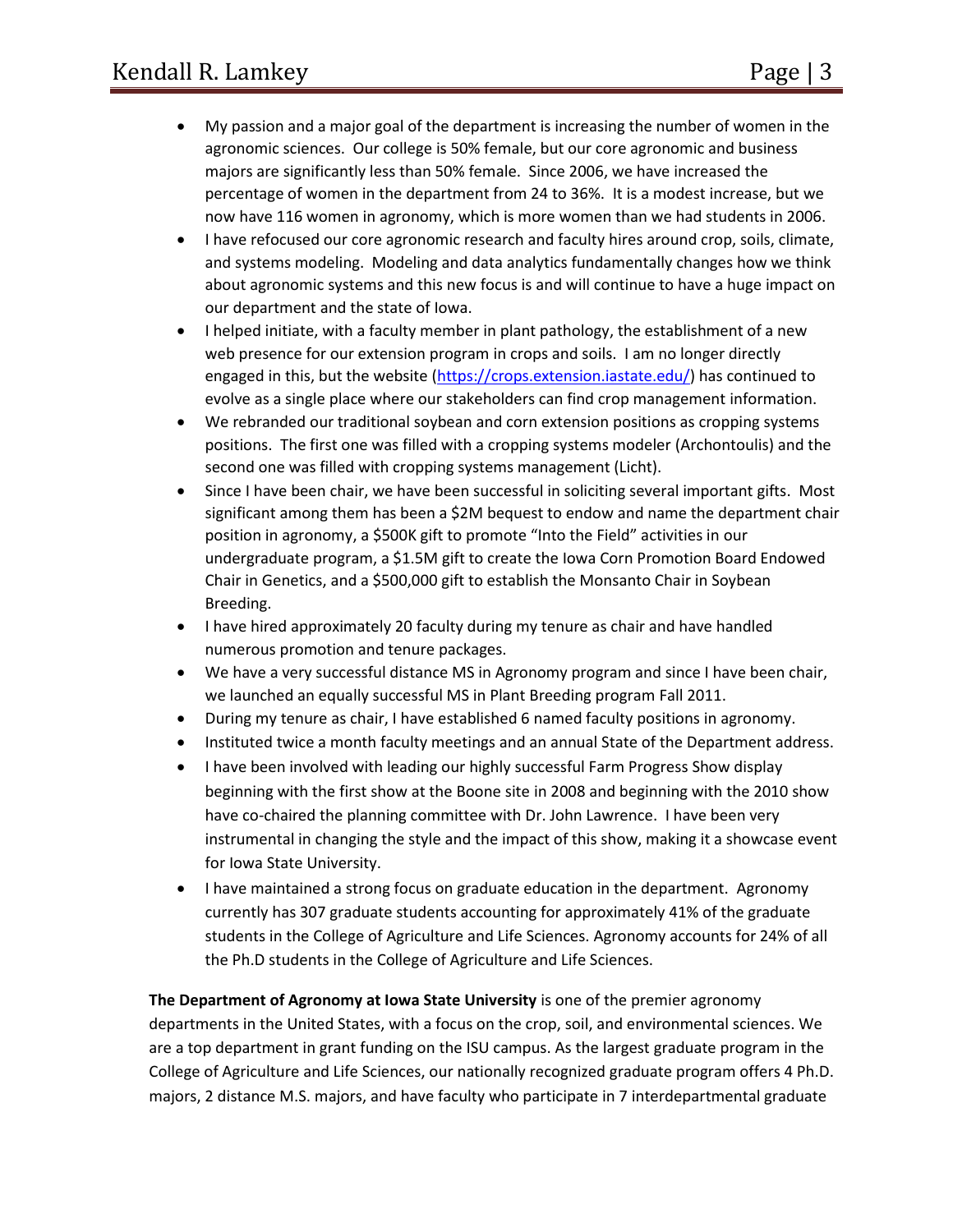majors. Our premier undergraduate education program has tripled in enrollment in the last 9 years. Agronomy actively promotes and takes pride in our collegial culture among faculty, students, and staff.

# **Professional Associations**

American Society of Agronomy Crop Science Society of America American Association for the Advancement of Science

# **Membership in Honor Societies**

Gamma Sigma Delta Mu Sigma Rho Sigma Xi

## **Awards and Honors**

Premium for Academic Excellence Award, Iowa State University, 1982-83 The C.R. Weber Award for Excellence in Plant Science, Iowa State University, 1984 T.A. Bancroft Statistics Award, Statistical Laboratory, Iowa State University, 1985 Research Excellence Award, Iowa State University, 1985 Certificate of Merit, USDA, 1990, 1992, 1995, 1998, 1999, 2000, 2001 Raymond and Mary Baker Award for Agronomic Excellence, Iowa State University, 1994 Outstanding Paper on Plant Genetic Resources, Crop Science Society of America, 2002 Elected Fellow of the Crop Science Society of America, 2002 Elected Fellow of the American Society of Agronomy, 2010

#### **Teaching Experience**

**Courses:** Agronomy 621, Advanced Plant Breeding, Iowa State University, 2002-2007 Agronomy 600A, Plant Breeding Seminar, Iowa State University, 1994-2002 Agronomy 410, Senior Forum, Iowa State University, 2006-present

#### **International Experience**

Invited to visit and review maize breeding program at the Maize Research Institute, Zemun Polje, Belgrade, Yugoslavia. September 25 to October 3, 1990.

Invited to visit and review corn breeding program at the Institute for Breeding and Production of Field Crops, University of Zagreb, Yugoslavia.

Invited keynote speaker at the 10th Australian Plant Breeding Conference, Gold Coast, Queensland, April 18-23, 1993.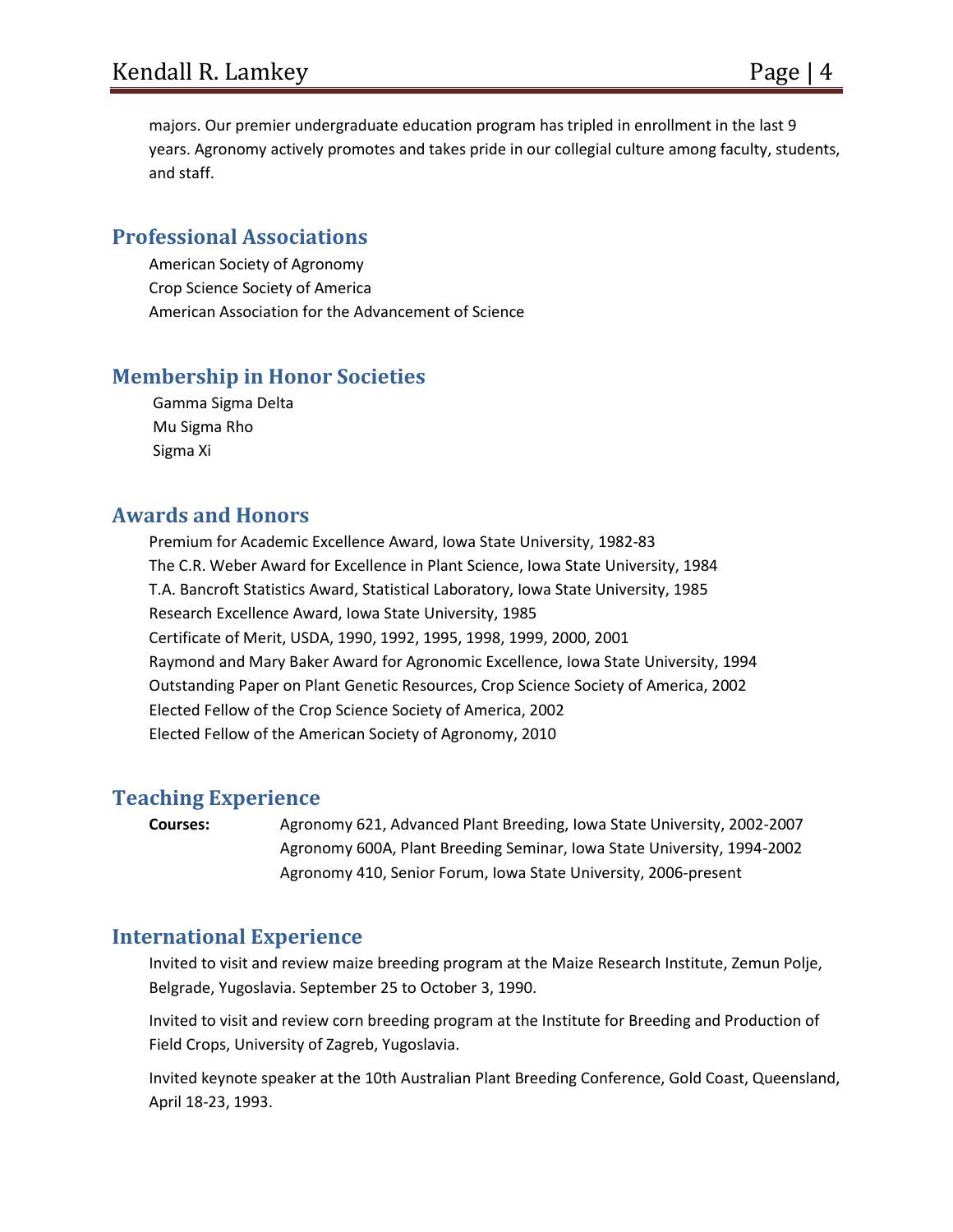Invited lecturer at the Advanced Maize Breeding Course for National Leaders, CIMMYT Headquarters, El Batan, State of Mexico, Mexico.

Invited to visit and review the maize breeding program at the Institute of Field and Vegetable Crops, Novi Sad, Yugoslavia, July 7 to 16, 1997.

Invited to visit and review the maize breeding program at the Maize Research Institute, Zemun Polje, Yugoslavia, July 14, 1997.

Member of Technical Committee and Editorial Board for the International Symposium on the Genetics and Exploitation of Heterosis in Crops, CIMMTY, Mexico City, August 17-22, 1997.

Invited to review corn breeding research by the Municipality of Yichang Foreign Affairs Office, China on June 15 to 29, 1999

Member of the planning committee for the Arnel R. Hallauer International Symposium on Plant Breeding, Mexico City, August 17-22, 2003.

Invited to review Monsanto's maize breeding program in South Africa, Monsanto Breeding Headquarters, Petit, South Africa, March 7-13, 2004.

Invited to attend and lecture at the XX National Congress of Plant Breeding and Genetics in Mexico, Toluca, Mexico, September 19-24, 2004

Invited to attend and lecture at the 9th Asian Regional Maize Conference and the national maize workshop, September 5-14, 2005, Beijing, China.

Invited to attend and lecture at the International Maize Conference: Accomplishments and Perspectives on the occasion of the 60th anniversary of the Maize Research Institute, Zemun Polje October 26-26, 2005, Belgrade, Serbia.

Invited to attend and lecture at the South African Plant Breeding Association's  $7<sup>th</sup>$  Plant Breeding Symposium, March 10-13, 2008, Northern Drakensburg, KwaZulu-Natal, South Africa.

Invited to visit Iowa State University's Center for Sustainable and Rural Livelihoods program in Uganda with ISU President Leath, July 15-25, 2013, Kamuli district, Uganda.

Member of the Makerere University Regional Center of Excellence in Crop Improvement (MaRCCI) advisory board, Kampala, Uganda, 2018 to 2023.

# **Research Interests**

My research focused on the utilization and maintenance of genetic variation in plant breeding, but specifically in corn. My research can be divided into basic and applied research. On the basic side of my research program, we have been interested in understanding how the phenotypic variation in corn is inherited and structured in populations. We have used statistical, quantitative genetic, and molecular tools to understand this basic question. On the applied side, we conducted selection programs (many of them are long-term in nature and unique) in several maize populations and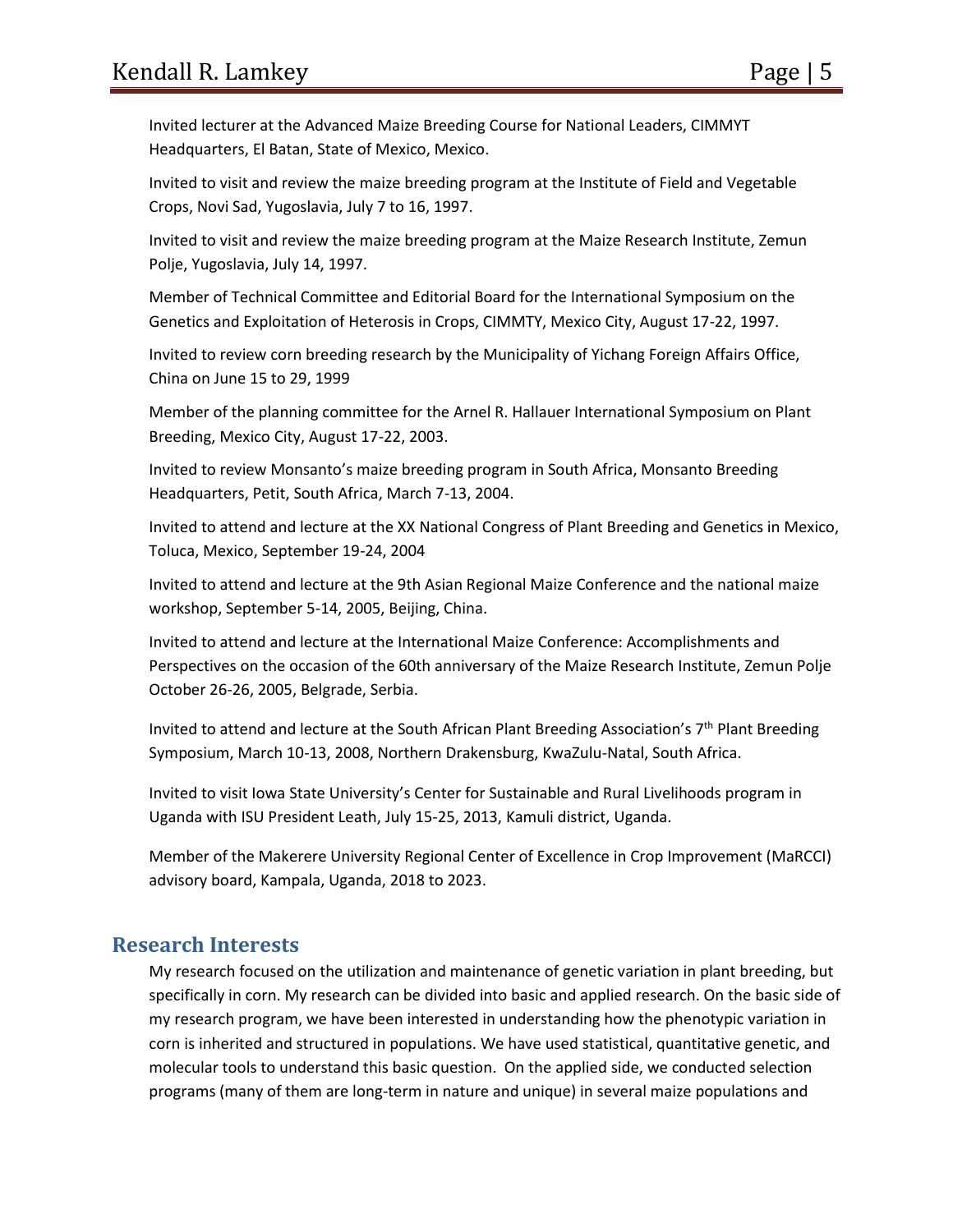develop and release corn inbred lines. The selection programs provided us with much of the experimental material we use in our basic research. These selection programs also strengthen and broaden the genetic base of corn and provide a novel source of improved germplasm for industry and public breeders. The need for this was evidenced in the hundreds of seed requests that we filled each year. The selection and inbred development programs were also an important part of our graduate education program in plant breeding.

I worked primarily on grain yield and agronomic traits. Over time, we transitioned to working with grain quality traits (primarily amino acid content and phytate content) and the utilization of corn stover as a source of cellulose in bioenergy applications.

#### **Other Interests**

Family activities, music, reading, hiking, running, camping.

# **Professional and Public Service**

#### **National**

- Presiding Chairman, Division C-1, C-4, C-7, Session 7-Biotechnology/RFLP, American Society of Agronomy Meetings, Anaheim, CA, December 1, 1989.
- Invited participant and co-discussion leader (breeding methodology and cytogenetics) at the New ARS Cereal Scientists Workshop, Pocatello, Idaho, May 21-25, 1990.
- Member, Local Arrangements Committee, First International Crop Science Congress (Sponsored by Crop Science Society of America and Iowa State University), 1992
- Chairman, Crop Science Society of America Committee C711.07, CSSA/ASHA Plant Breeding Symposium, 1995-1996.
- Associate Editor, *Crop Science*, 1991-1994
- Technical Editor, *Crop Science*, 1999-2003
- Associate Editor**,** *Journal of Heredity*, 1995-2002
- Editor, *Crop Science*, 2004-2006
- Program Chair, 63<sup>rd</sup> Corn & Sorghum Seed Research Conference, American Seed Trade Association, 2008.

Non-Resident Fellow, Forage Improvement Division, Noble Foundation, Ardmore, OK, 2011-2016.

- Member, Department of Horticulture and Crop Science at the Ohio State University departmental review team, November 18-20, 2013
- Commission Member, The Challenge of Change: Harnessing University Discovery, Engagement, and Learning to Achieve Food and Nutrition Security, Associate of Public and Land Grant Universities, 2016-2017 [\(http://www.aplu.org/challengeofchange\)](http://www.aplu.org/challengeofchange).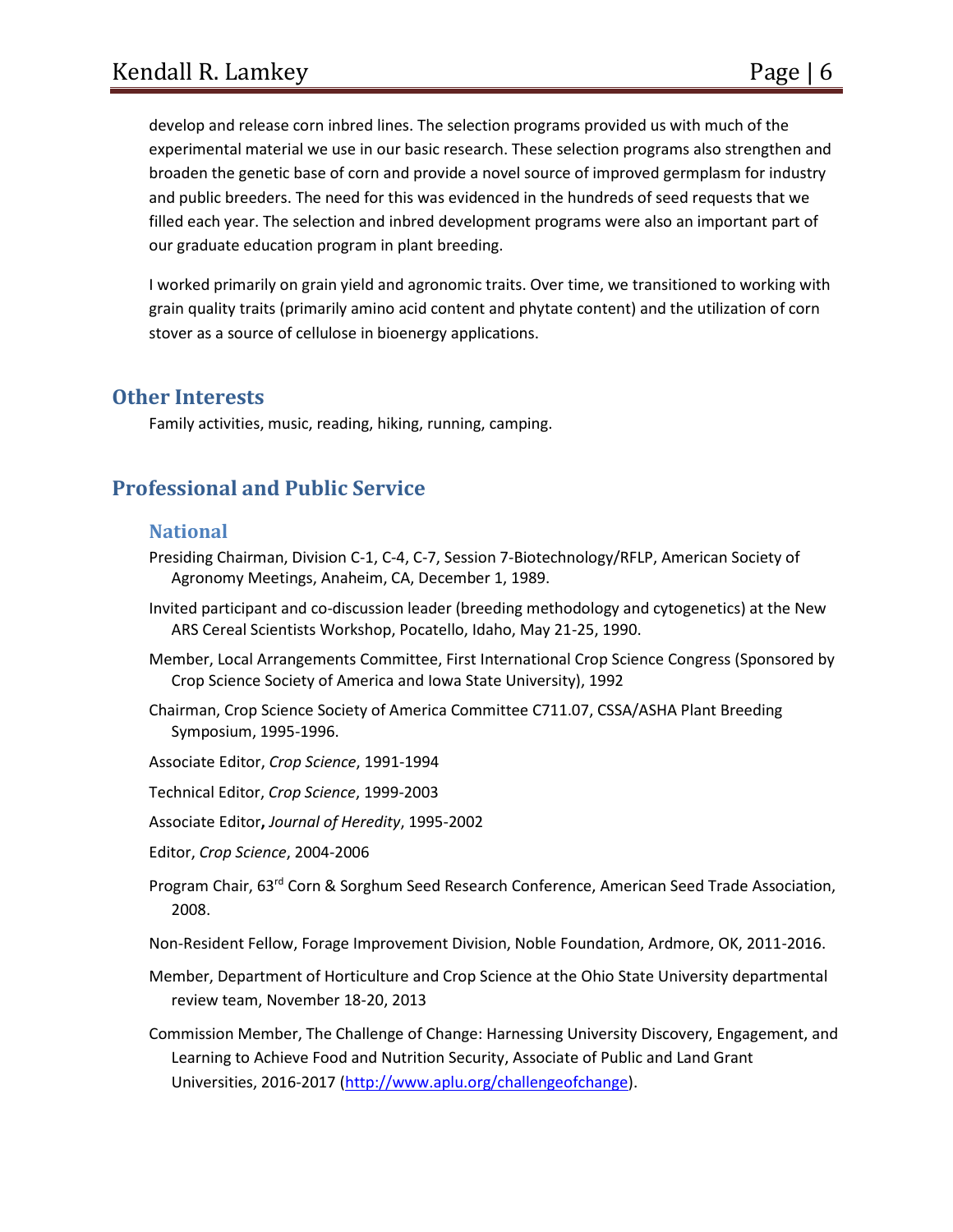Chair, Working Group on Sustainable Production Systems, The Challenge of Change: Harnessing University Discovery, Engagement, and Learning to Achieve Food and Nutrition Security, Associate of Public and Land Grant Universities, 2016-2017 [\(http://www.aplu.org/challengeofchange\)](http://www.aplu.org/challengeofchange).

Member, Department of Agronomy, Horticulture, and Plant Science at South Dakota State University departmental review team, February 12-14, 2018.

#### **Regional**

Administrative Advisor to NCERA184 regional committee on Cereal Diseases, 2006-present.

Administrative Advisor to NCCC211 regional committee on cover crops, 2012-present.

Administrative Advisor to NCCC167 regional committee on corn breeding, 2015-present.

Representative to NC7 regional committee on Conservation, Management, Enhancement and Utilization of Plant Genetic Resources, 2007 to present

Representative to NCR-2 (now NCR-167) regional committee on corn breeding, 1985-present.

Representative to NCR-21 regional committee on quantitative genetics, 1992-1994.

Chairman, Uniform Tests for Inbred Lines Committee, NCR-2, 1985-1996

Chairman, NCR-2 Corn Quantitative Genetics Session, 1988

Chairman, NCR-167 Regional Corn Breeding Meetings, 1997

Member, Executive Committee of NCR-2, 1988-92

#### **State**

Board of Directors, Iowa Crop Improvement Association, 2006-present.

#### **University**

Board of Directors, Committee for Agriculture Development, 2006-present.

Department Chairs Cabinet, Iowa State University, 2007-2013

ISU RMM (Budget Model) Review Committee, Iowa State University, 2011 - 2012

- Co-Chair (with John Lawrence, Associate Dean for Extension and Outreach) the planning committee for the ISU display at the Farm Progress Show, 2008, 2010, 2012, 2014, 2016, 2018
- Enrollment Management Task Force, Faculty Senate, Iowa State University, 2016
- Member, ad-hoc committee on Interdisciplinary Research Centers, Vice President for Research, Iowa State University, 2018
- Member, College of Agriculture and Life Sciences Task Force on Human Resources, Iowa State University, 2018

#### **Department**

Plant Breeding Graduate Program, 1985-present

Uniform Written Preliminary Examination, 1986-87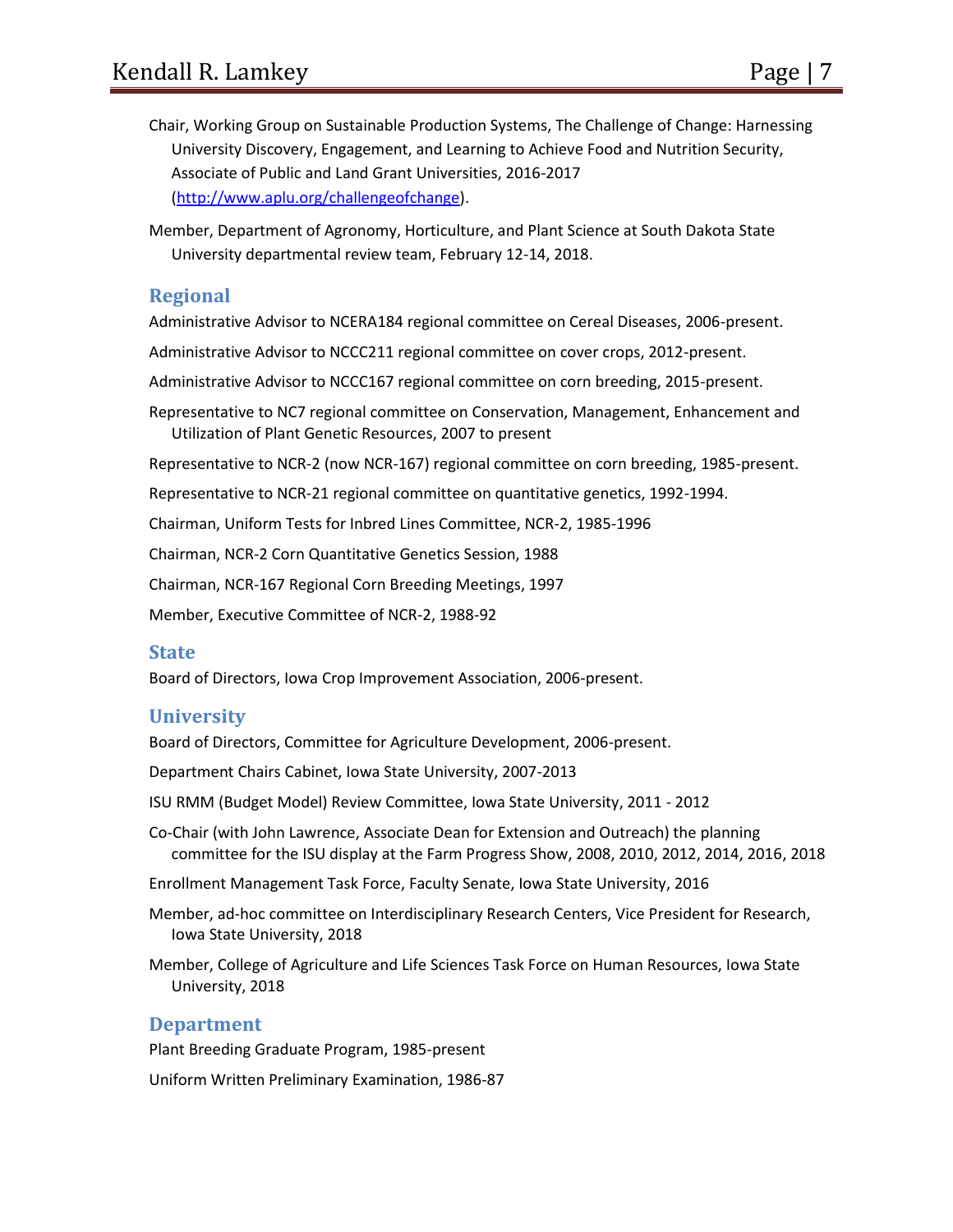Crop Variety Testing, Chairman, 1985-88; 2001-2006 Outlying Research Center, 1986-2000 Scholarship and Recognition, Graduate on Campus, 1986-2006 Plant Science Lectures, 1987-2002 C. R. Weber Award for Excellence in Plant Science, Chairman, 1988-2004 Uniform Written Preliminary Examination, Chairman, 1988-89; 1994-96; 2000 Green House and Growth Chamber, 1988-90 Publicity, 1988-89 Library, 1989-2002 Campus Physical Facilities-Building, 1990-2002

# **Continuing Education**

- Attended training course on Equal Employment Opportunity (EEO)-Fundamentals of EEO and Affirmative Action; 8 hours, Ames, IA, March 31, 1989.
- Attended and received certificate of training for USDA-ARS Generic Training-Module 7 Supervision for Scientific Managers; 24 hours, Ames, IA, July 11-13, 1989.
- Attended training course on Performance and Conduct; 2 hours, Ames, IA, November 27, 1990.
- Attended and received certificate of training for USDA Multicultural Diversity Management Strategy Session; 6.5 hours, Ames, IA, September 11, 1991.
- Attended and received certificate of instruction for Institute for Professional Education course in Analysis of Messy Data; 40 hours, Washington, DC, June 20-24, 1994.

# **Theses and Dissertations Directed**

#### **Completed**

- Julio H. Milla. Evaluation of selection indices in a recurrent selection program in corn (Zea mays L.). 1989. Ph.D. Employer: Unknown
- Vichien Keeratinijakal. Evaluation of 11 cycles of reciprocal recurrent selection in BSSS and BSCB1 maize populations. 1990. Ph.D. Employer: Kasetsart University
- David G. Pfarr. Evaluation of theory for identifying populations for use in genetic improvement of single-cross hybrids. 1990. M.S. Employer: Dupont Pioneer
- Bruce J. Schnicker. Changes in genetic variance after eleven cycles of reciprocal recurrent selection in BSSS and BSCB1 maize populations. 1991. M.S. Employer: Monsanto
- Kermit Bohning. Comparative testcross and per se performance of heterogeneous maize lines with their homozygous derivatives. 1991. Ph.D. Employer: Retired, Dow Agrosciences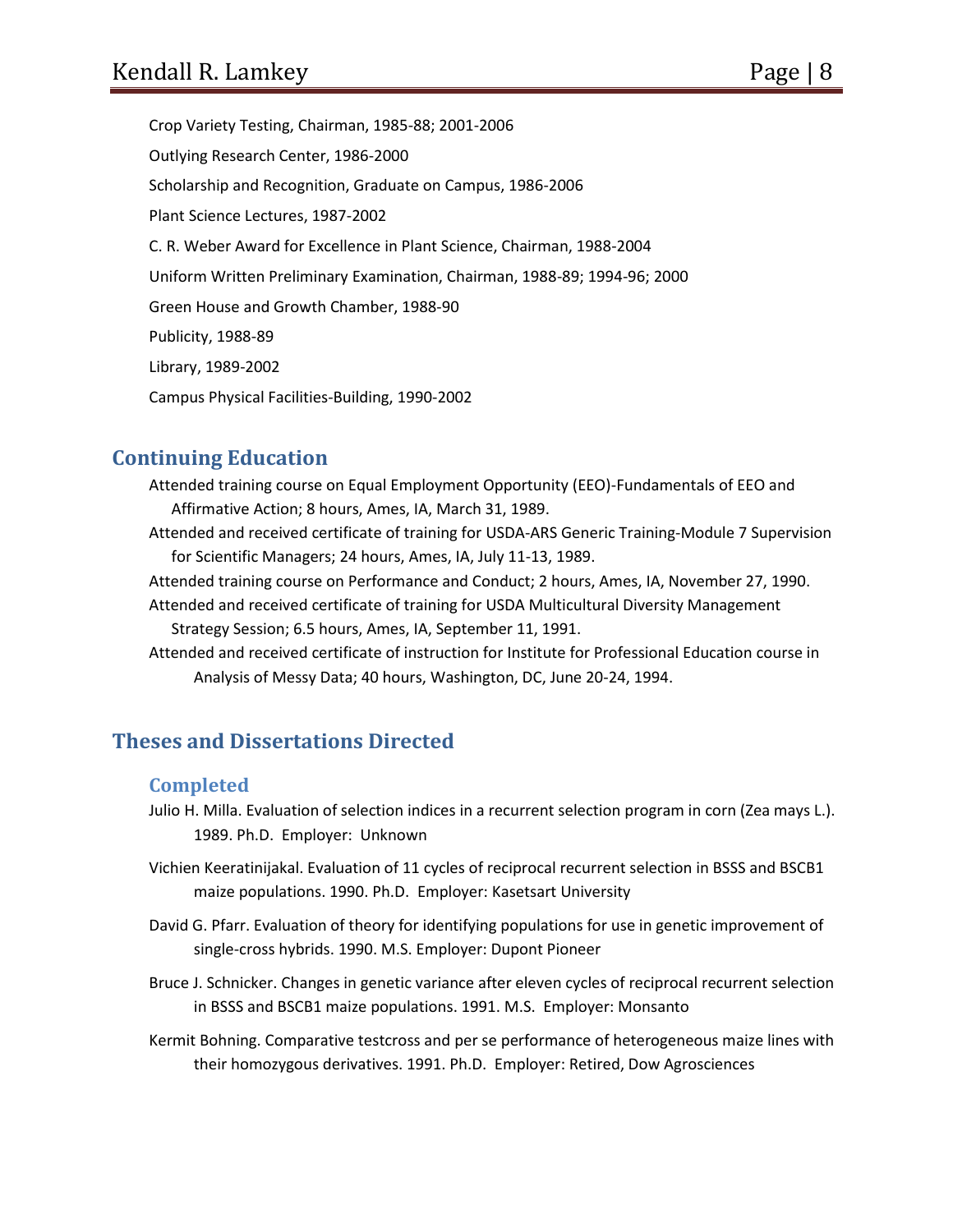- Kenneth A. Dallmier. Nitrogen-use efficiency in BS24, BS25, and populations representing seven eras of maize breeding. 1991. Ph.D. Employer: Syngenta
- Bruce J. Schnicker. Comparison of genetic variance in F2 and backcross populations of maize. 1992. Ph.D. Employer: Monsanto
- Thomas L. Gocken. Identification of quantitative train loci (QTL) in maize on the basis of F3 and testcross progeny performance. 1993. Ph.D. Employer: Monsanto
- Joel F. Holthaus. Estimation of genetic variance components in two recurrently selected maize populations. 1994. Ph.D. Employer: Monsanto
- Roger A. Weyhrich. Comparison of responses to seven methods of recurrent selection in the BS11 maize population. 1998. Ph.D. Employer: Monsanto
- Peter S. Guzman. Effective population size, genetic variability, and gains from recurrent selection in the BS11 maize population. 1998. Ph.D. Employer: Monsanto
- Jode W. Edwards. Inbreeding depression and genetic drift in the BS13 maize population. 1999. Ph.D. Employer: USDA-ARS
- Lori L. Hinze. Epistasis for agronomic traits in elite maize hybrids. 2001. M.S. Employer: USDA-ARS
- Kebede Mulatu Ponta. Response to S1 recurrent selection and estimation of genetic parameters in effective population sizes of the BS11 maize population. 2001. Ph.D. Employer: Memorial Lutheran Church, Ames, IA as missionary in Ethiopia
- Paulo Evaristo de Oliveira Guimarães. Effects of a long-term recurrent selection program on the genetic structure of the BSSS maize population. 2001. Ph.D. Employer: EMBRAPA
- Lori L. Hinze. Molecular marker analysis of population genetic structure and progress from reciprocal recurrent selection in two Iowa maize (Zea mays L.). 2003. Ph.D. Employer: USDA-ARS
- Charles Thomas Foresman. Evaluation of 4 cycles of S1 recurrent selection in BSP1 and BSP2 popcorn populations. 2003. M.S. Employer: Monsanto
- Buppa Kongsamai. Marker-assisted selection and prediction of hybrid performance in maize. 2004. Ph.D. Employer: Kasetsart University, Kamphaeng Saen Campus
- James R. Rouse. Genetic diversity among progenitors and derived lines of two maize (Zea mays L.) populations. 2004. Ph.D. Employer: Iowa Crop Improvement Association
- Nicholas L. Bowser. The effect of seed treatments on data quality from small plots / by Nicholas Lee Bowser. 2005. M.S. Employer: Kansas Farmer
- Aaron J. Lorenz. The quantitative determination of phytate and available phosphorus for maize (Zea mays L.) breeding. 2005. M.S. Employer: University of Minnesota
- Elizabeth Popowski. Reliability of a microbial assay assessing lysine and methionine concentrations in maize (Zea mays L.) kernels. 2005. M.S. Employer: Unknown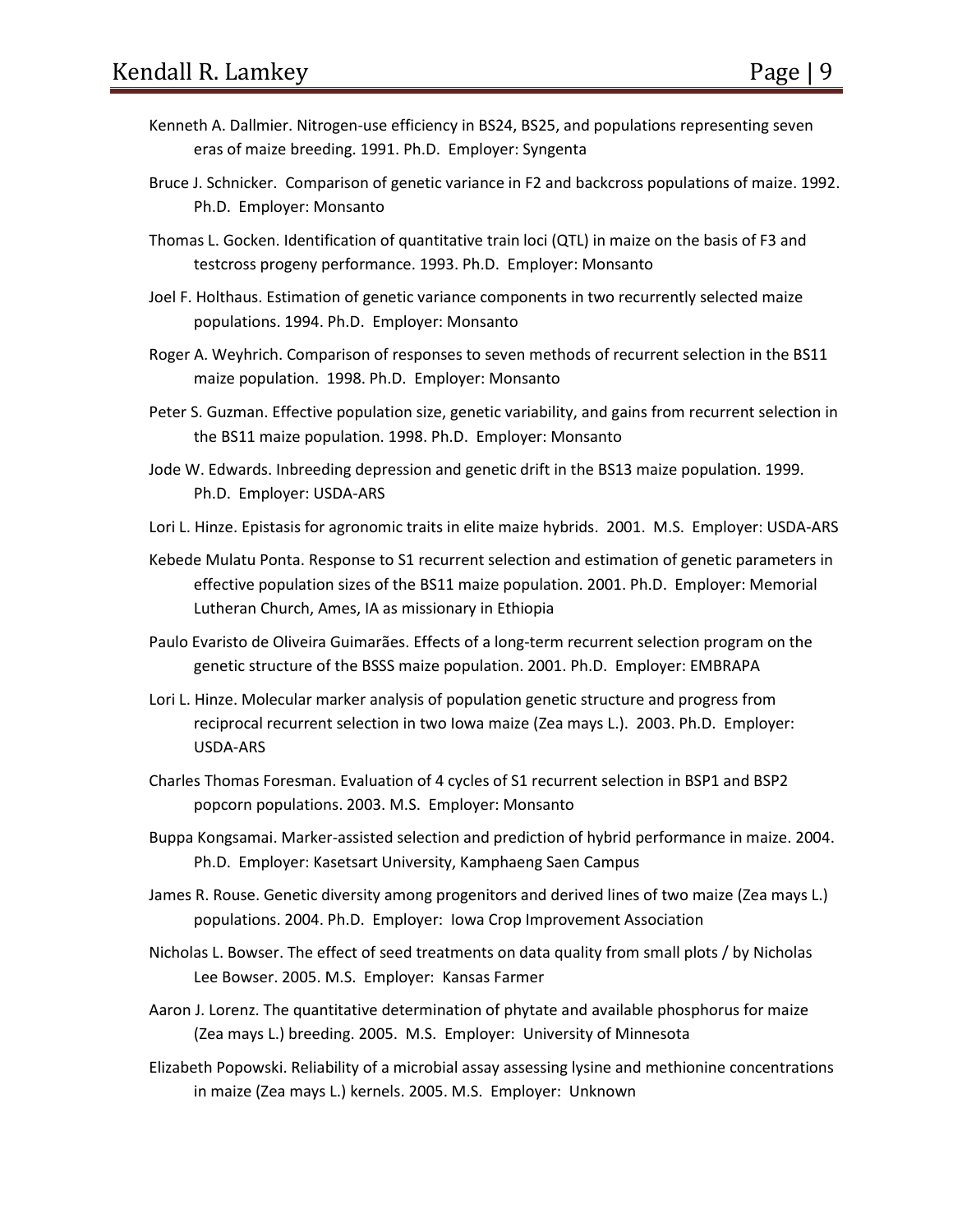- Thomas E. Scheffler. Evaluation of seven stiff-stalk and five non-stiff-stalk corn populations, hybrids, and S1's. 2006. Ph.D. Employer: Owner, Hancock Hybrid Seed Corn Co.
- Brandon M. Wardyn. The quantitative genetics of a non-stiff-stalk maize (Zea mays L.) population. 2006. Ph.D. Employer: Dupont Pioneer
- Clint Turnbull. Evaluation of long-term selection in the BS13 maize population. 2006. Ph.D Employer: Unknown
- Laurie Hyrkas. Heterosis in maize. 2008. M.S. Employer: Unknown
- Krystal Kirkpatrick. The evaluation of maize genotypes for potential use in cellulosic ethanol production. 2008. M.S. Employer: Monsanto
- Nikolas Bowden. The genetics of growing corn in living mulches. 2015. M.S. Employer: Iowa Farmer

# **Postdocs and Visiting Scientists**

#### **Postdocs**

E. Brent Godshalk, 1987, US

Joanne Labate, 1995-1999, US

Michael Zhang, 2004, US

#### **Visiting Scientists**

Jovan Djordjevic, 1995-96, Serbia Goran Bekavac, 1998, Serbia Milosav Babic, 1998-99, Serbia Mathias Frisch, 1999-2000, Germany Sandra Hagdorn, 2000, Germany Jaoa Souza, 2003-2004, Brazil Goran Stankovic, 2004, Serbia Goran Drinic, 2005, Serbia Johan Reif, 2005, Germany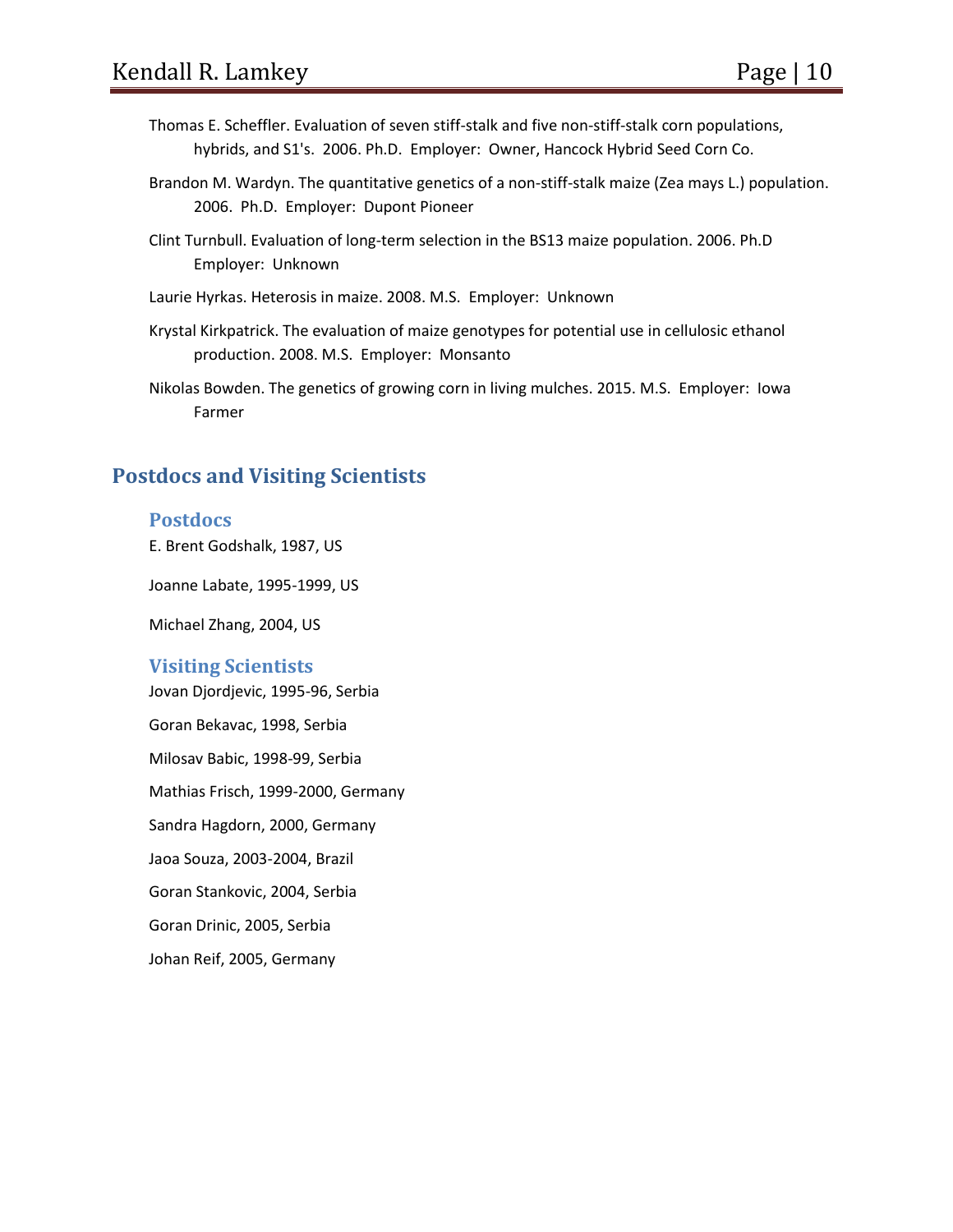## **Publications**

#### **Journal Articles (80)**

- Lamkey, K. R., and J. W. Dudley. 1984. Mass selection and inbreeding depression in three autotetraploid maize synthetics. Crop Sci. 24:802 806.
- Lamkey, K. R., and A. R. Hallauer. 1984. Comparison of populations improved by recurrent selection. Maydica 29:357 374.
- Lamkey, K. R., and A. R. Hallauer. 1986. Performance of high x high, high x low, and low x low crosses of lines from the BSSS maize synthetic. Crop Sci. 26: 1114 1118.
- Lamkey, K. R., and A. R. Hallauer. 1987. Heritability estimated from recurrent selection experiments in maize. Maydica 32:61 78.
- Lamkey, K. R., A. R. Hallauer, and A. L. Kahler. 1987. Allelic differences at enzyme loci and hybrid performance in maize. J. Heredity 78:231 234.
- Lamkey, K. R., and O. S. Smith. 1987. Performance and inbreeding depression of populations representing seven eras of maize breeding. Crop Sci. 27:695 699.
- Reeder, L. R., A. R. Hallauer, and K. R. Lamkey. 1987. Estimation of genetic variance components in two maize populations. J. Heredity 78:372 376.
- Lamkey, K. R., A. R. Hallauer, and D. S. Robertson. 1988. The contribution of the long arm of chromosome 10 to the total heterosis observed in maize hybrids. Crop Sci. 28:896 901.
- Lee, M., E. B. Godshalk, K. R. Lamkey, and W. W. Woodman. 1989. Association of restriction fragment length polymorphisms among maize inbreds with agronomic performance of their crosses. Crop Sci. 29:1067 1071.
- Kim, S. K., A. R. Hallauer, W. D. Guthrie, D. Barry, K. R. Lamkey, C. S. Hong. 1989. Genetic resistance of tropical inbreds to second generation European corn borer (Lepidoptera:Pyralidae). J. Econ. Entom. 82:1207-1211.
- Covarrubias Prieto, J., A. R. Hallauer, and K. R. Lamkey. 1989. Intermating F2 populations of maize. Genetika 21:111-125.
- Godshalk, E. B., M. Lee, and K. R. Lamkey. 1990. Analysis of the relationship of restriction fragment length polymorphisms with agronomic performance of maize hybrids. Theor. Appl. Genet. 80:273-280.
- Melchinger, A. E., M. Lee, K. R. Lamkey, and W. W. Woodman. 1990. Genetic diversity for restriction fragment length polymorphisms and its relationship to genetic effects estimated from generation means in four sets of maize inbreds. Crop Sci. 30:1033-1040.
- Melchinger, A. E., M. Lee, K. R. Lamkey, A. R. Hallauer, and W. W. Woodman. 1990. Genetic diversity for restriction fragment length polymorphisms and heterosis for yield and yield components in diallel sets of old and new maize inbreds. Theor. Appl. Genet. 80:488-496.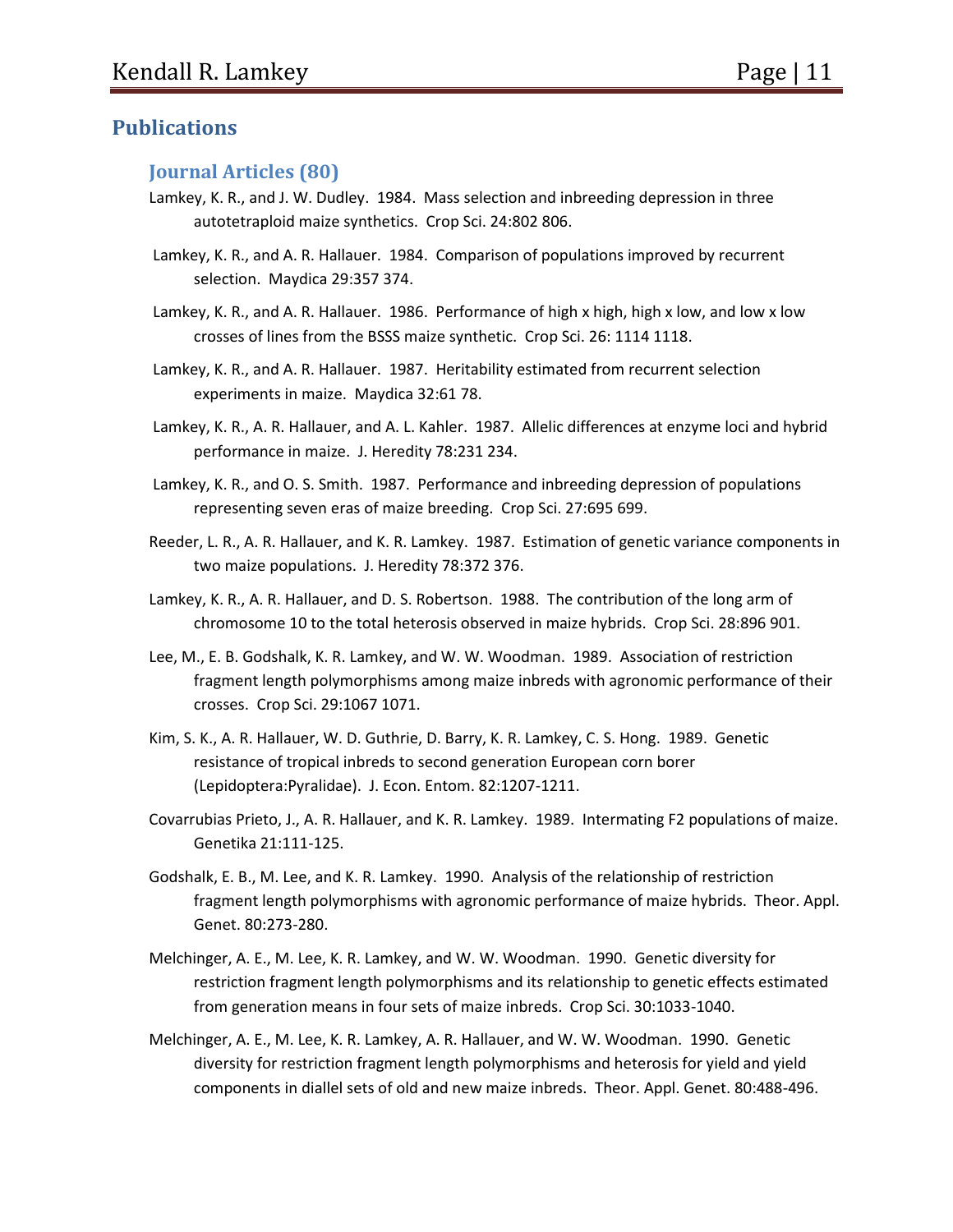- Lamkey, K. R., P. A. Peterson, and A. R. Hallauer. 1991. Frequency of the transposable element Uq in Iowa Stiff Stalk Synthetic maize populations. Genetical Research 57:1-9.
- Walters, S. P., W. A. Russell, K. R. Lamkey, and P. R. White. 1991. Performance and inbreeding depression between a synthetic and three improved BSSS populations of maize. Crop Sci. 31:80-83.
- Walters, S. P., W. A. Russell, and K. R. Lamkey. 1991. Performance and genetic variance among S1 lines and testcrosses of Iowa Stiff Stalk synthetic maize. Crop Sci. 31:76-80.
- Walters, S. P., W. A. Russell, and K. R. Lamkey. 1991. Comparisons of correlations among S1 lines and their testcrosses from Stiff Stalk Populations of maize. Maydica 36:39-44.
- Melchinger, A. E., M. M. Messmer, M. Lee, W. L. Woodman, and K. R. Lamkey. 1991. Diversity and relationships among U.S. maize inbreds revealed by restriction fragment length polymorphisms. Crop Sci. 31:669-678.
- Messmer, M. M., A. E. Melchinger, M. Lee, W. L. Woodman, E. A. Lee, and K. R. Lamkey. 1991. Genetic diversity among progenitors and elite lines from the Iowa stiff stalk synthetic maize population: Comparison of allozyme and RFLP data. Theor. Appl. Genet. 83:97-107.
- Lamkey, K. R. 1992. Fifty years of recurrent selection in the Iowa stiff stalk synthetic maize population. Maydica 37:19-28.
- Pfarr, D. G. and K. R. Lamkey. 1992. Evaluation of theory for identifying populations for genetic improvement of maize hybrids. Crop Sci. 32:663-669.
- Pfarr, D. G. and K. R. Lamkey. 1992. Comparisons of methods for identifying populations for genetic improvement of maize hybrids. Crop Sci. 32:670-677.
- Russell, W. A., D. J. Blackburn, and K. R. Lamkey. 1992. Evaluation of a modified reciprocal recurrent selection procedure for maize improvement. Maydica 37:61-67.
- Sprague, G. F., and K. R. Lamkey. 1992. Arnel R. Hallauer: An appreciation. Maydica 37:1-6.
- Hallauer, A. R., K. R. Lamkey, W. A. Russell, and P. W. White. 1992. Registration of B95 parental inbred line of maize. Crop Sci. 32:1515.
- Hallauer, A. R., K. R. Lamkey, W. A. Russell, and P. W. White. 1993. Registration of B97 and B98 parental inbred lines of maize. Crop Sci. 33:(In press)
- Keeratinijakal, V. and K. R. Lamkey. 1993. Responses to reciprocal recurrent selection in BSSS and BSCB1 maize populations. Crop Sci. 33:73-77.
- Keeratinijakal, V. and K. R. Lamkey. 1993. Genetic effects associated with reciprocal recurrent selection in BSSS and BSCB1 maize populations. Crop Sci. 33:78-82.
- Schnicker, B. J., and K. R. Lamkey. 1993. Interpopulation genetic variance after eleven cycles of reciprocal recurrent selection in BSSS and BSCB1 maize populations. Crop Sci. 33:90-95.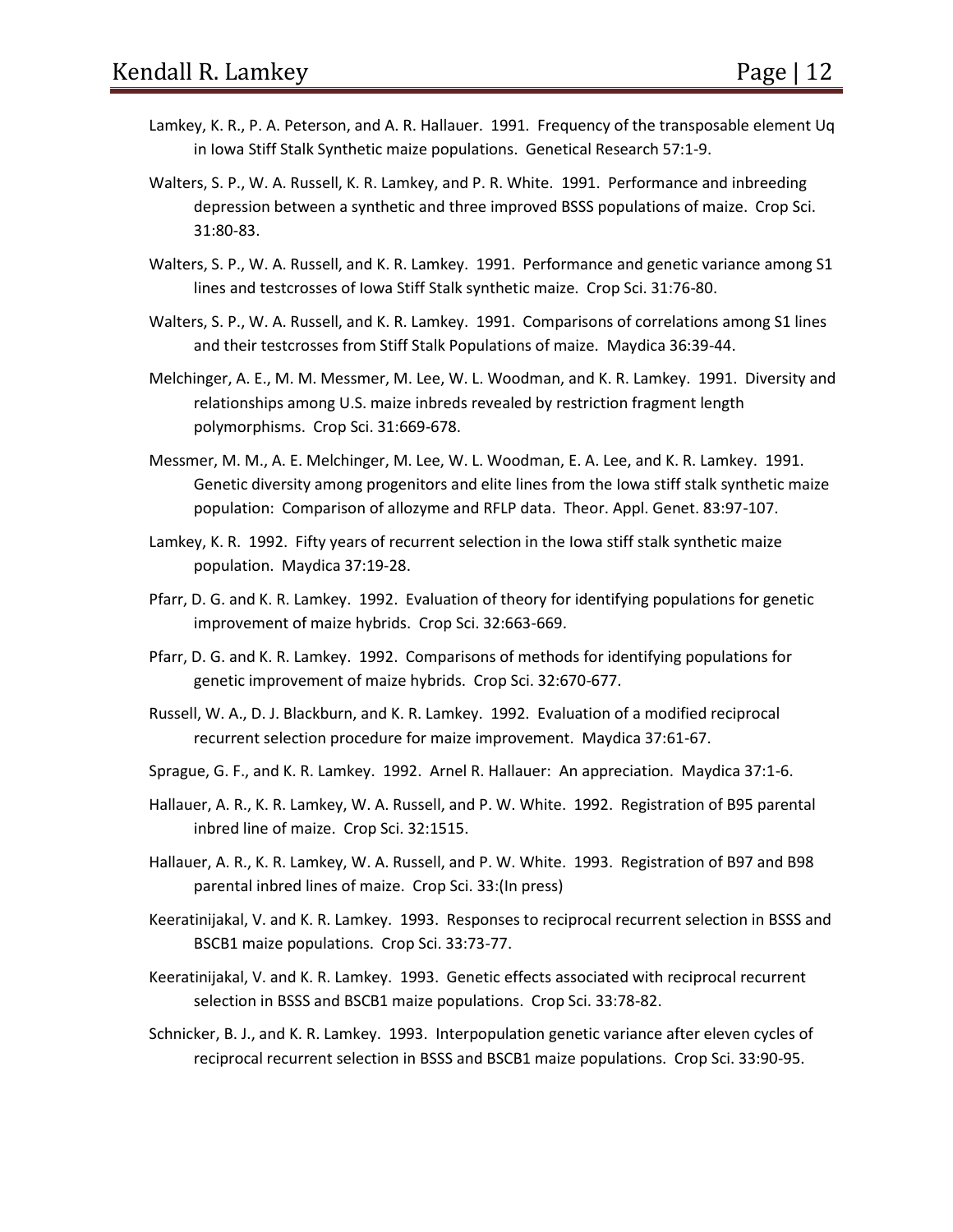- Graham, M. J., J. A. Hawk, R. B. Carroll, J. E. Ayers, K. R. Lamkey, and A. R. Hallauer. 1993. Evaluation of Iowa Stiff Stalk Synthetic for resistance to gray leaf spot. Plant Disease 77:382- 385.
- Hallauer, A. R., K. R. Lamkey, W. A. Russell, and P. R. White. 1994. Registration of B97 and B98 parental inbred lines of maize. Crop Sci. 34:318-319
- Lamkey, K. R., B. S. Schnicker, and A. E. Melchinger. 1995. Epistasis in an elite maize hybrid and choice of generation for inbred line development. Crop Sci. 35:1272-1281.
- Holthaus, J. F. and K. R. Lamkey. 1995. Population means and genetic variances in selected and unselected Iowa stiff stalk synthetic maize populations. Crop Sci. 35:1581-1589.
- Reedy, M. E., A. D. Knapp, and K. R. Lamkey. 1995. Isozyme allelic frequency changes following maize (Zea mays L.) germplasm regeneration. Maydica 40:269-273.
- Holthaus, J. F. and K. R. Lamkey. 1995. Response to selection and changes in genetic parameters for 13 plant and ear traits in two maize recurrent selection programs. Maydica 40:357-370.
- Hallauer, A. R., K. R. Lamkey, W. A. Russell, and P. R. White. 1995. Registration of B99 and B100 inbred lines of maize. Crop Sci. 35:1714-1715.
- Dudley, J. W., K. R. Lamkey, and J. L. Geadelmann. 1996. Evaluation of populations for their potential to improve three maize hybrids. Crop Sci. 36:1553-1559.
- Labate, J. A., K. R. Lamkey, M. Lee, and W. W. Woodman. 1997. Genetic diversity after reciprocal recurrent selection in BSSS and BSCB1 maize populations. Crop Sci. 37:416-423.
- Lamkey, K. R. and A. R. Hallauer. 1997. Registration of selected BS11 maize populations. Crop Sci. 37:1992-1993.
- Hallauer, A. R., K. R. Lamkey, and P. R. White. 1997. Registration of B102, B103, B104, B105, and B106 inbred lines of maize. Crop Sci. 37:1405-1406.
- Weyhrich, R. A., K. R. Lamkey, and A. R. Hallauer. 1998. Responses to seven methods of recurrent selection in the BS11 maize population. Crop Sci. 38:308-321.
- Weyhrich, R. A., K. R. Lamkey, and A. R. Hallauer. 1998. Effective population size and response to S1- progeny selection in the BS11 maize population. Crop Sci. 38:1149-1158.
- Guzman, P.S. and K. R. Lamkey. 1999. Predicted gains from recurrent selection in the BS11 maize population. Maydica 44:93-99.
- Hallauer, A. R., K. R. Lamkey, and P. R. White. 1998. Registration of B107, B108, and B109 inbred lines of maize. Crop Sci. 38:1730.
- Labate, J. A., K. R. Lamkey, M. Lee, and W. L. Woodman. 1999. Temporal changes in allele frequencies in two reciprocally selected maize populations. Theor. Appl. Genet 99:1166- 1178.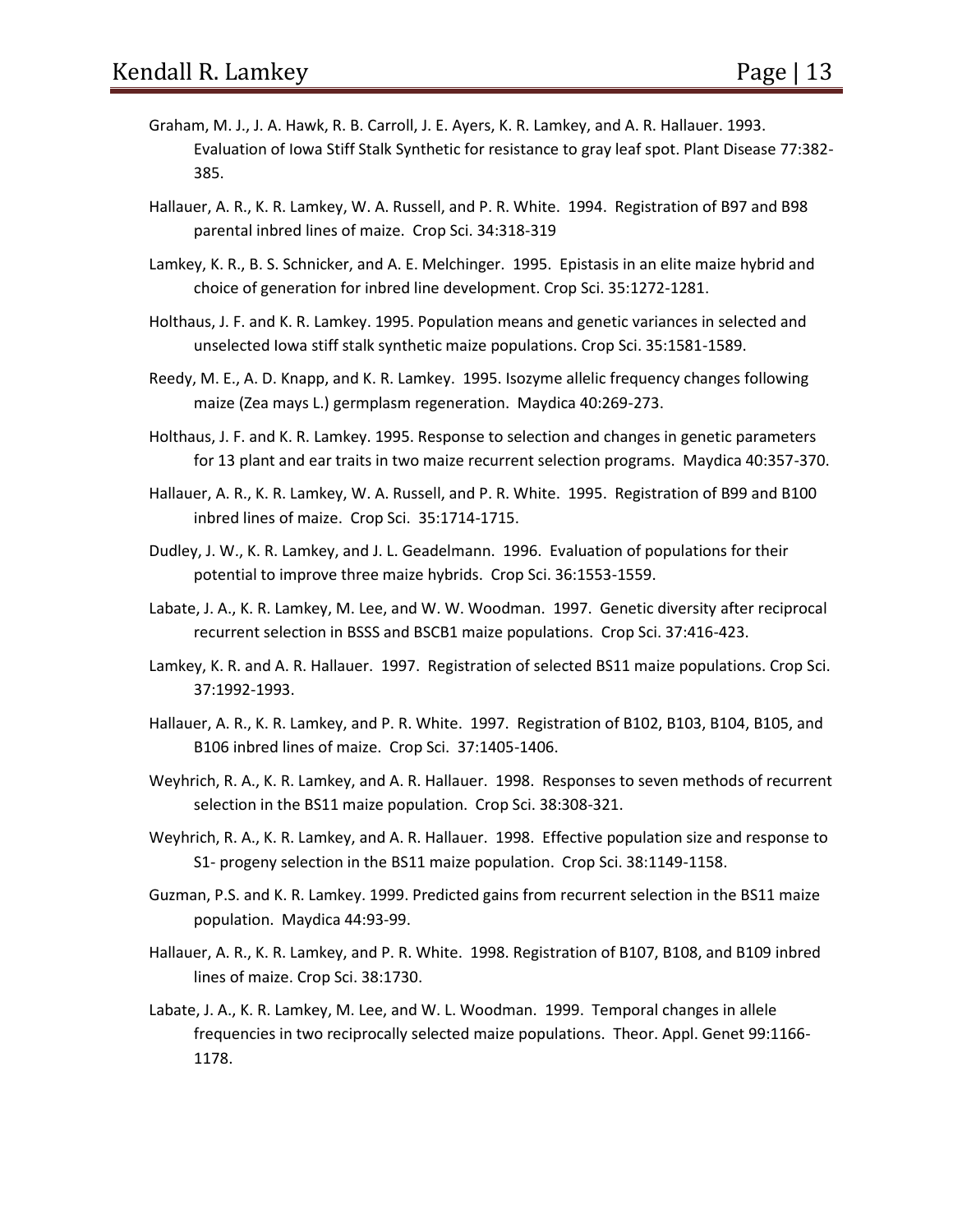- Guzman, P.S. and K.R. Lamkey. 2000. Effective population size and genetic variability in the BS11 maize population. Crop Sci. 40:338-346.
- Labate, J. A., K. R. Lamkey, M. Lee, and W. Woodman. 2000. Hardy-Weinberg and Linkage Equilibrium Estimates in the BSSS and BSCB1 Random Mated Populations. Maydica 45:243- 255
- Hallauer, A. R., K. R. Lamkey, and P. R. White. 2000. Registration of B110, B111, B113, and B114 inbred lines of maize. Crop Sci. 40:1518-1519.
- Hallauer, A. R., K. R. Lamkey, and P. R. White. 2001. Registration of B115 inbred line of maize. Crop Sci. 41:2012-2013.
- Gethi, J. G., J. A. Labate, K. R. Lamkey, M. E. Smith, and S. Kresovich. 2002. SSR variation in important U.S. maize inbred lines. Crop Sci. 42:951-957.
- Edwards, J.W. and K.R. Lamkey. 2002. Quantitative genetics of inbreeding in a synthetic maize population. Crop Sci. 42:1094-1104.
- Frisch, M., K. R. Lamkey, and A. E. Melchinger. 2002. Storage of molecular marker data in databases for efficient use in plant breeding programs. Zeitschrift für Agrarinformatik 10:23-27
- Hinze, L. L. and K. R. Lamkey. 2003. Absence of epistasis for grain yield in elite maize hybrids. Crop Sci. 43:46-56.
- Labate, J. A., K. R. Lamkey, S. E. Mitchell, S. Kresovich, H. Sullivan, J. S. C. Smith. 2003. Molecular and historical aspects of Corn Belt dent diversity. Crop Sci. 43:80-91.
- Hagdorn, S., K.R. Lamkey, M. Frisch, P.E.O. Guimarães, A.E. Melchinger. 2003. Molecular Genetic Diversity among Progenitors and Derived Elite Lines of BSSS and BSCB1 Maize Populations. Crop Sci. 43:474-482.
- Edwards, J.W. and K.R. Lamkey. 2003. Dominance and genetic drift: Predicted effects of population subdivision in the BS13(S)C0 maize population. Crop Sci. 43:2006-2017.
- Hallauer, A.R., K.R. Lamkey, and P.W. White. 2004. Registration of B116 inbred line of maize. Crop Sci. 44:703.
- Hallauer, A.R., K.R. Lamkey, and P.W. White. 2004. Registration of B117, B118, B119, B120, and B121 inbred lines of maize. Crop Sci. 44:2280-2281.
- Darrigues, Audrey, C. Buffard, K. R. Lamkey, M. P. Scott. 2005. Variability and genetic effects for tryptophan and methionine in commercial maize germplasm. Maydica 50:147-156.
- J. C. Ho, S. Kresovich, and K. R. Lamkey. 2005. Extent and Distribution of Genetic Variation in U.S. Maize: Historically Important Lines and Their Open-Pollinated Dent and Flint Progenitors. Crop Sci. 45: 1891-1900.
- Hinze, L., S. Kresovich, J. D. Nason, and K. R. Lamkey. 2005. Population Genetic Diversity in a Maize Reciprocal Recurrent Selection Program. Crop Sci. 45: 2435-2442.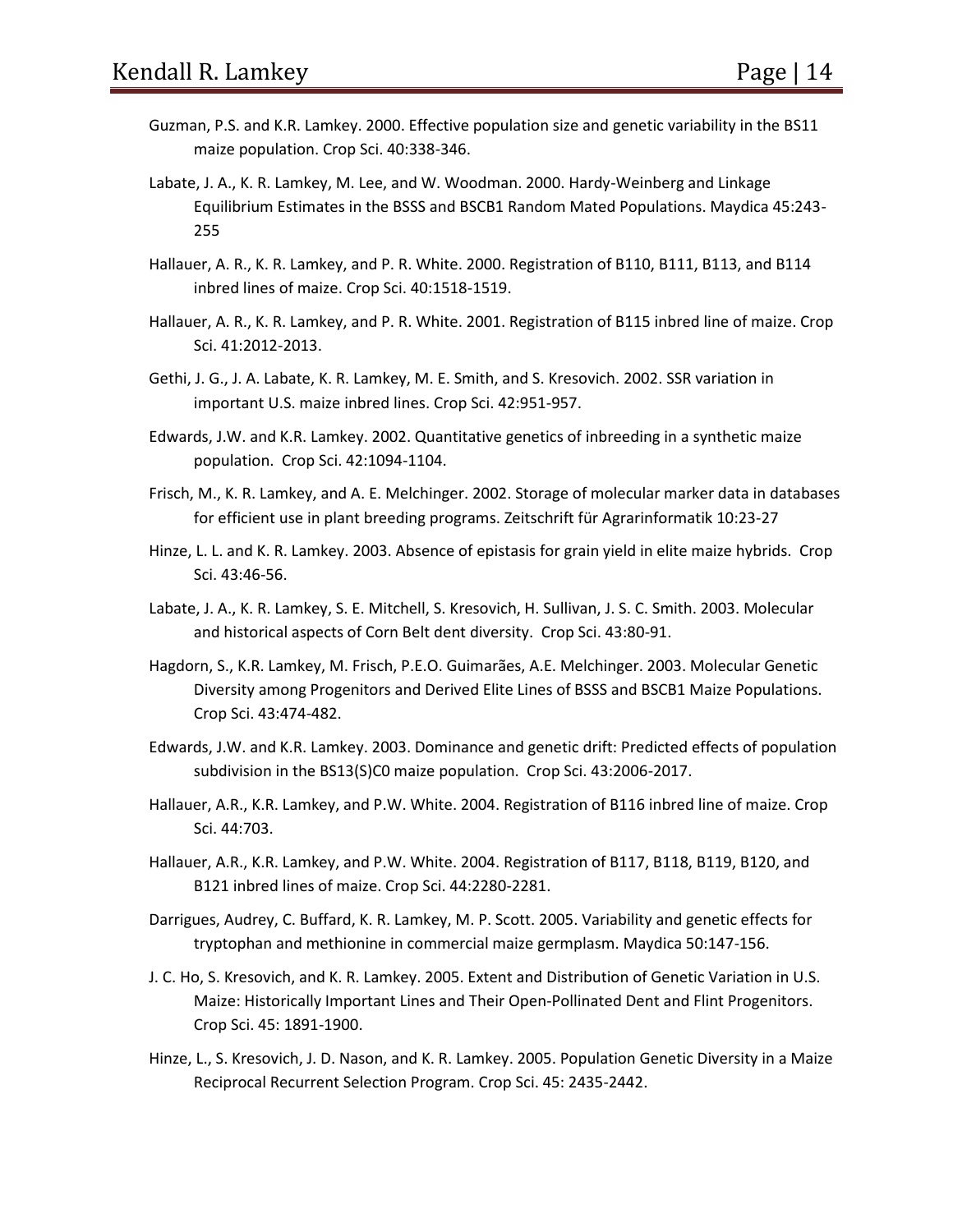- Zhang,Y., M.S.Kang, and K.R.Lamkey. 2005. DIALLEL-SAS05: A Comprehensive Program for Griffing's and Gardner-Eberhart Analyses. Agron. J. 97:1097-1106.
- J.S.C. Smith, O.S. Smith, and K.R. Lamkey. 2005. Maize Breeding. Maydica 50:185-192.
- Lorenz, A.J., M.P. Scott, and K.R. Lamkey. 2007. Quantitative Determination of Phytate and Inorganic Phosphorus for Maize Breeding. Crop Science 47:600-604.
- Wardyn, B.M., J.E. Edwards, and K.R. Lamkey. 2007. The genetic structure of a maize population: The role of dominance. Crop Sci. 47:467-474.
- Lorenz, A.J., M.P. Scott, and K.R. Lamkey 2008. Genetic variation and breeding potential of phytate and inorganic phosphorous in a maize population. Crop Sci. 48: 79-84
- Hochholdinger F., Wen T.J. Zimmermann R., Lauert P., da Costa e Silva O., Bruce W.d, Lamkey K.R., Wienand U., and Schnable P.S. 2008. The maize (Zea mays L.) *roothairless3* gene encodes a putative GPI-anchored, monocot specific, COBRA-like protein that significantly affects grain yield. The Plant Journal 54:888-898.
- Scott, M. Paul, Audrey Darrigues, Timothy S. Stahly, Kendall Lamkey. 2008. Recurrent selection to alter grain methionine content and improve nutritional value of maize. Crop Sci. 48:1705- 1713.
- Scheffler, T.S., A.R. Hallauer, K.R. Lamkey, and P.R. White. 2008. Estimates of heterosis and inbreeding depression for crosses of Iowa maize populations. Maydica 53:189-198.
- Wardyn, B.M., J.E. Edwards, and K.R. Lamkey. 2009. Inbred-Progeny Selection Is Predicted to be Inferior to Half-sib Selection for Three Maize Populations. Crop Sci. 49:443-450.
- Ripplinger, D.G., D.J. Hayes, A.S. Goggi, and K. Lamkey 2009. Insuring against losses from transgenic contamination: the case of pharmaceutical maize. American Journal of Agricultural Economics 91: 322-334
- Wang ,K., B. Frame, X. Xu1, L. Moeller, K. Lamkey, R. Wise. 2009. Strategies for the production of maize-derived pharmaceuticals using cytoplasmic male sterile lines: In vitro tissue culture/transformation and field breeding approaches. Maydica 54: 199-210
- Reif, J. C., S. Fischer, T. A. Schrag, K. R. Lamkey, D. Klein, B. S. Dhillon, H. F. Utz & A. E. Melchinger. 2010. Broadening the genetic base of European maize heterotic pools with US Cornbelt germplasm using field and molecular marker data. Theor. Appl. Genet. 120:301-310.
- Wiggans, D.R., J.W. Singer, K.J. Moore, and K.R. Lamkey. 2012. Maize Water Use in Living Mulch Systems with Stover Removal. Crop Sci. 52:327-338. doi: 10.2135/cropsci2011.06.0316
- Wiggans, D.R., J.W. Singer, K.J. Moore, and K.R. Lamkey. 2012. Response of Continuous Maize with Stover Removal to Living Mulches. Agron. J. 104:917-925.
- Flynn, S.E., K. J. Moore, J.W. Singer, and K.R. Lamkey. 2013. Evaluation of Grass and Legume Species as Perennial Ground Covers in Corn Production. Crop Sci. 53:611-620.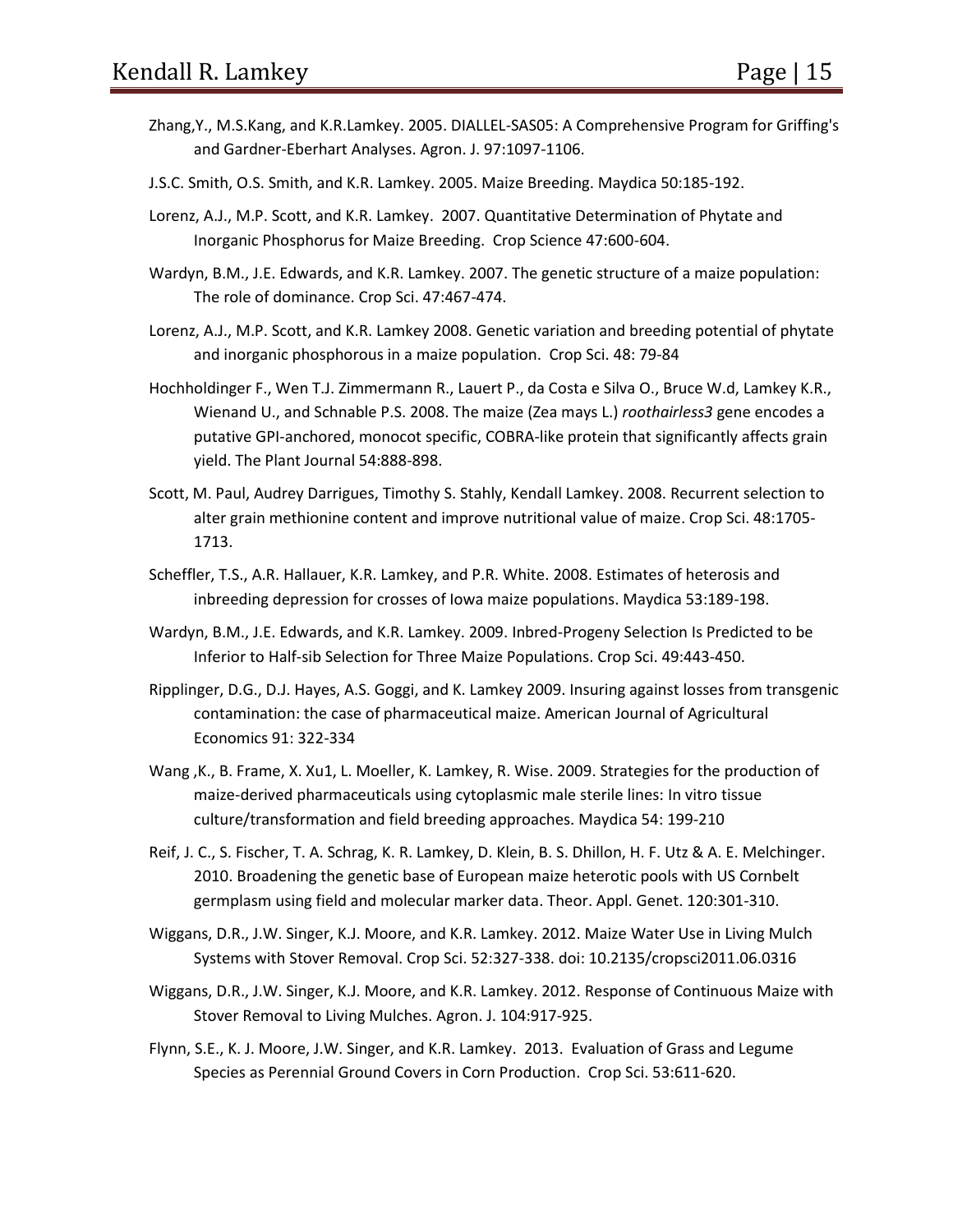- Jeffrey, B. D. Nettleton, N. Kuzhiyil, M. Rover, R. C. Brown, K. Lamkey, and T. Lübberstedt. 2013. Significant Variation for Bio-oil Compounds After Pyrolysis/Gas Chromatography–Mass Spectrometry of Cobs and Stover Among Five Near-Isogenic Brown Midrib Hybrids in Maize. BioEnergy Res. 7:693-701.
- Grassini, P., C. M. Pittelkow, K. G. Cassman, H. S. Yang, S. Archontoulis, M. Licht, K. R. Lamkey, I. A. Ciampitti, J. A. Coulter, S. M. Brouder, J. J. Volenec, N. Guindin-Garcia. 2017. Robust spatial frameworks for leveraging research on the food-energy-water. Global Food Security 14:18- 22. <http://dx.doi.org/10.1016/j.gfs.2017.01.002>
- Bartel, C.A., C. Banik, A.W. Lenssen, K.J. Moore, D.A. Laird, S.A. Archontoulis, K.R. Lamkey. 2017. Establishment of perennial groundcovers for maize-based bioenergy production systems. Agron. J. 109:822-835. doi:10.2134/agronj2016.11.0656
- Bartel, C.A., C. Banik, A.W. Lenssen, K.J. Moore, D.A. Laird, S.A. Archontoulis, K.R. Lamkey. 2017. Living mulch for sustainable maize stover biomass harvest. Crop Sci. doi:10.2135/cropsci2017.04.0232.

#### **Proceedings – Refereed: (9)**

- Lamkey, K. R. 1988. Implications of transposable element activity in a maize improvement program. Annual Illinois Corn Breeders School 24:102-126.
- Lamkey, K. R. and M. Lee. 1993. Quantitative genetics, molecular markers, and plant improvement. p. 104-115. In: B. C. Imrie and J. B. Hacker (eds) Focused Plant Improvement: Towards Responsible and Sustainable Agriculture. Proc. Tenth Australian Plant Breeding Conference, Gold Coast, Australia. 18-23 April 1993. Organizing Committee, Australian Convention and Travel Service, Canberra.
- Lamkey, K. R. , B. J. Schnicker, and T. L. Gocken. 1993. Choice of soruce populations for inbred line development. p. 91-103. In: D. Wilkinson (ed.) Proc. 48th Annu. Corn Sorghum Res. Conf., Chicago, IL. 9-10 Dec. 1993. Am. Seed Trade Assoc., Washington, D.C.
- Lamkey, K. R. and J. W. Edwards. 1998. Heterosis: Theory and estimation. p. 62-77. Proceedings 34th Illinois Corn Breeders' School, Urbana, IL 2-3 March 1998. University of Illinois, Urbana.
- Lamkey, K. R. and J. W. Edwards. 1999. The quantitative genetics of heterosis. p. 31-48. In: J.G. Coors and S. Pandey (ed.) Proceedings of the International Symposium on the Genetics and Exploitation of Heterosis in Crops, CIMMYT, Mexico City, Mexico, 17-22 Aug. 1997. ASA, CSSA, and SSSA, Madison, WI.
- Labate, J. A., K. R. Lamkey, M. Lee, and W. L. Woodman. 1999. Population genetics of increased hybrid performance between two maize populations under reciprocal recurrent selection. p. 127-137. In: J.G. Coors and S. Pandey (ed.) Proceedings of the International Symposium on the Genetics and Exploitation of Heterosis in Crops, CIMMYT, Mexico City, Mexico, 17-22 Aug. 1997. ASA, CSSA, and SSSA, Madison, WI.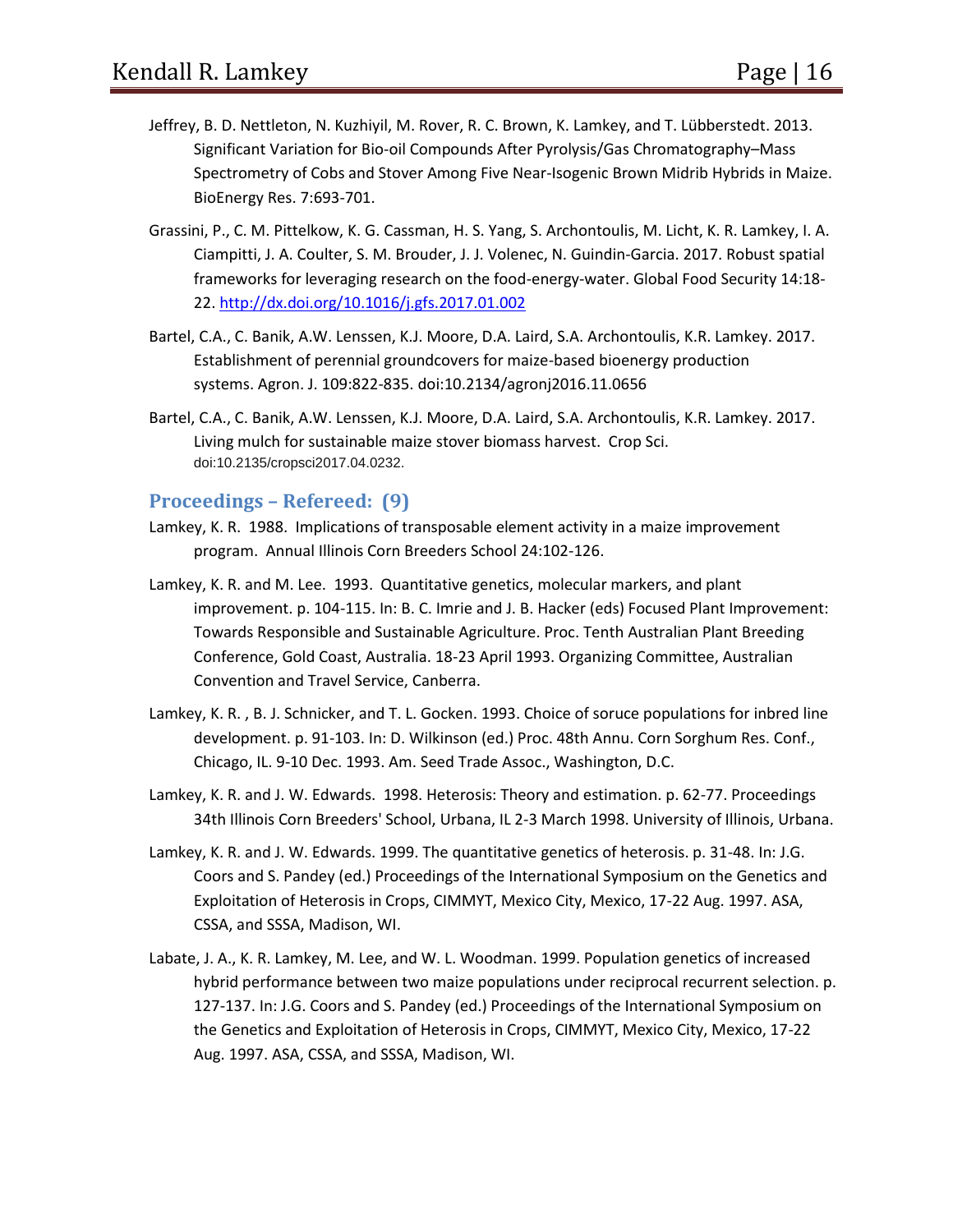- Lamkey, K. R. 2002. GMO's and Gene Flow: A Plant Breeding Perspective. p. 11-20. In: M. A. Martin (ed.) Biotechnology, gene flow and intellectual property rights: An agricultural summit, Indianapolis, IN. 13 Sept. 2002. (RB-995) Purdue University, Lafayette, IN
- Lamkey, K.R. 2004. Seed production in corn and soybean. p. 54-74. In: Andow, D. (ed.) A Growing Concern: Protecting the food supply in an era of pharmaceutical and industrial crops. Union of Concerned Scientists, Washington, D.C.

(http://www.ucsusa.org/food\_and\_environment/genetic\_engineering/pharmaceutical-andindustrial-crops-a-growing-concern.html)

Lamkey, K.R. 2004. Plant Breeding: Research and education agenda. p. 129-141. In M. Sligh and L. Lauffer (eds). Proc. of Summit on Seeds and Breeds for 21st Century Agriculture, Washington, D.C. 6-8, Sept. 2003. Rural Advancement Foundation Intl. USA, Pittsboro, NC.

#### **Books Edited: (2)**

- Lamkey, K. R. and J. E. Staub (eds). 1998. Concepts and breeding of heterosis in crop plants. CSSA Special Publication No. 25. Crop Science Society of America, Madison, WI.
- Lamkey, K.R. and M. Lee (Eds). 2006. Plant Breeding: The Arnel R. Hallauer International Symposium. Blackwell Publishing, Ames, Iowa.

#### **Chapters in Books: (5)**

- Hallauer, A. R., W. A. Russell, and K. R. Lamkey. 1988. Corn Breeding. In G. F. Sprague and J. W. Dudley (eds.) Corn and Corn Improvement. Agronomy 18:463 564. Am. Soc. of Agron., Madison, WI.
- Lamkey, K. R. 1997. Arnel R. Hallauer: Scientist, maize breeder, quantitative geneticist. Plant Breeding Reviews 15:1-17.
- Crosbie, T.M, S.R. Eathington, G.R. Johnson, M. Edwards. R. Reiter, S. Stark, R.G. Mohanty, M. Oyervides, R.E. Buehler, A.K. Walker, R. Dobert, X. Delannay, J.C. Pershing, M.A. Hall, and K.R. Lamkey. 2006. Plant Breeding: Past, Present, and Future. P. 3-50. *In:* Lamkey, K.R. and Lee, M. (eds) Plant Breeding: The Arnel R. Hallauer International Symposium. Blackwell Publishing, Ames, IA.
- Rossouw, J.D., Z.A. Pretorius, K.R. Lamkey, and H.D. Silva. 2009. Breeding for resistance to *Stenocarpella maydis* ear rot in maize. Plant Breeding Reviews 31:223-245.
- Moore, Kenneth J., Douglas L. Karlen, and Kendall R. Lamkey. 2013. Future prospects for corn as a biofuel crop. pp. 331‐352. In: Stephen L. Goldman (ed.) Compendium of Bioenergy Crops, Science Publishers, Taylor & Francis Group, LLC.

#### **Letters to the Editor (1)**

Suza, W.P., P. Gibson, R. Edema, R. Akromah, J. Sibiya, R. Madakadze, and K. R. Lamkey. 2016. Plant breeding capacity building in Africa. Nature Climate Change 6:976. doi:10.1038/nclimate3139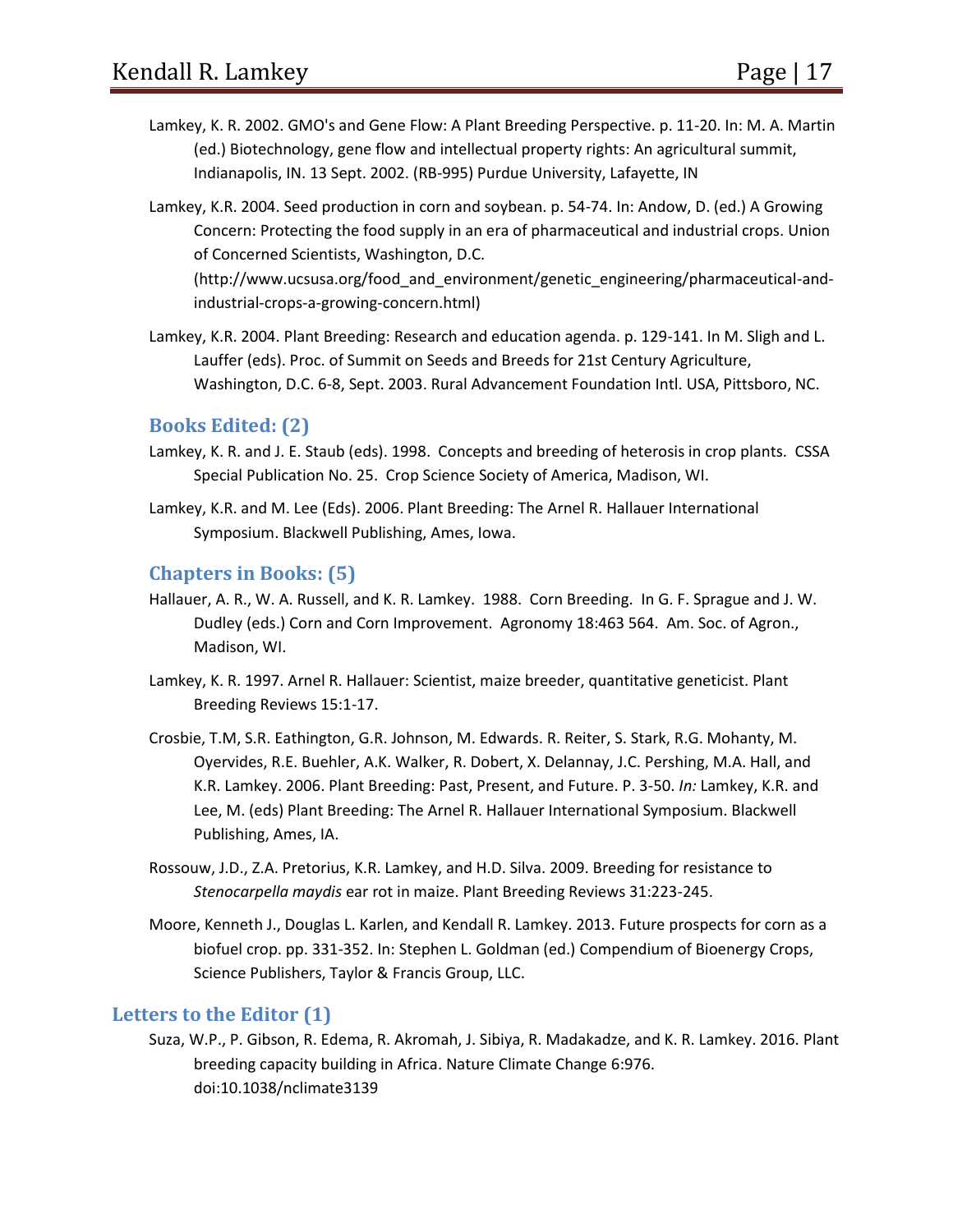#### **Bulletins and Reports: (22)**

- Russell, W. A., A. R. Hallauer, K. R. Lamkey, and P. R. White. 1987. Iowa Experimental Corn Trials. AG-126: 28p. Iowa State University.
- Russell, W. A., A. R. Hallauer, K. R. Lamkey, and P. R. White. 1988. Iowa Experimental Corn Trials. AG-127: 31p. Iowa State University.
- Russell, W. A., A. R. Hallauer, K. R. Lamkey, and P. R. White. 1989. Iowa Experimental Corn Trials. AG-129:27p. Iowa State University.
- Hallauer, A. R., K. R. Lamkey, W. A. Russell, and P. R. White. 1990. Iowa Experimental Corn Yield Trials. AG-131:50p. Iowa State University.
- Hallauer, A. R., K. R. Lamkey, W. A. Russell, and P. R. White. 1991. Iowa Experimental Corn Yield Trials. AG-136:54p. Iowa State University.
- Hallauer, A. R., K. R. Lamkey, W. A. Russell, and P. R. White. 1992. Iowa Experimental Corn Yield Trials. AG-139:48p. Iowa State University.
- Hallauer, A. R., K. R. Lamkey, W. A. Russell, and P. R. White. 1993. Iowa Experimental Corn Yield Trials. AG-140:40p. Iowa State University.
- Hallauer, A. R., K. R. Lamkey, W. A. Russell, and P. R. White. 1994. Iowa Experimental Corn Yield Trials. AG-143:51p. Iowa State University.
- Hallauer, A. R., K. R. Lamkey, W. A. Russell, and P. R. White. 1995. Iowa Experimental Corn Yield Trials. AG-144:46p. Iowa State University.
- Hallauer, A. R., K. R. Lamkey, W. A. Russell, and P. R. White. 1996. Iowa Experimental Corn Yield Trials. AG-145:69p. Iowa State University
- Hallauer, A. R., K. R. Lamkey, W. A. Russell, and P. R. White. 1997. Iowa Experimental Corn Yield Trials. AG-147:80p. Iowa State University.
- Hallauer, A. R., K. R. Lamkey, W. A. Russell, and P. R. White. 1998. Iowa Experimental Corn Yield Trials. AG-148:80p. Iowa State University.
- Hallauer, A. R., K. R. Lamkey, W. A. Russell, and P. R. White. 1999. Iowa Experimental Corn Yield Trials. AG-149:80p. Iowa State University.
- Hallauer, A. R., K. R. Lamkey, W. A. Russell, and P. R. White. 2000. Iowa Experimental Corn Yield Trials. AG-150:78p. Iowa State University.
- Hallauer, A. R., K. R. Lamkey, W. A. Russell, and P. R. White. 2002. Iowa Experimental Corn Yield Trials. AG-152:75p. Iowa State University.
- Lamkey, K.R., A.R. Hallauer, and P. R. White. 2003. Iowa Experimental Corn Yield Trials. AG-153:74p. Iowa State University.
- Lamkey, K.R., A.R. Hallauer, and P.W. White. 2004. Corn Breeding Research. Annual progress reports – 2003. Southeast research and demonstration farm, Crawfordsville, IA ISRF03-34.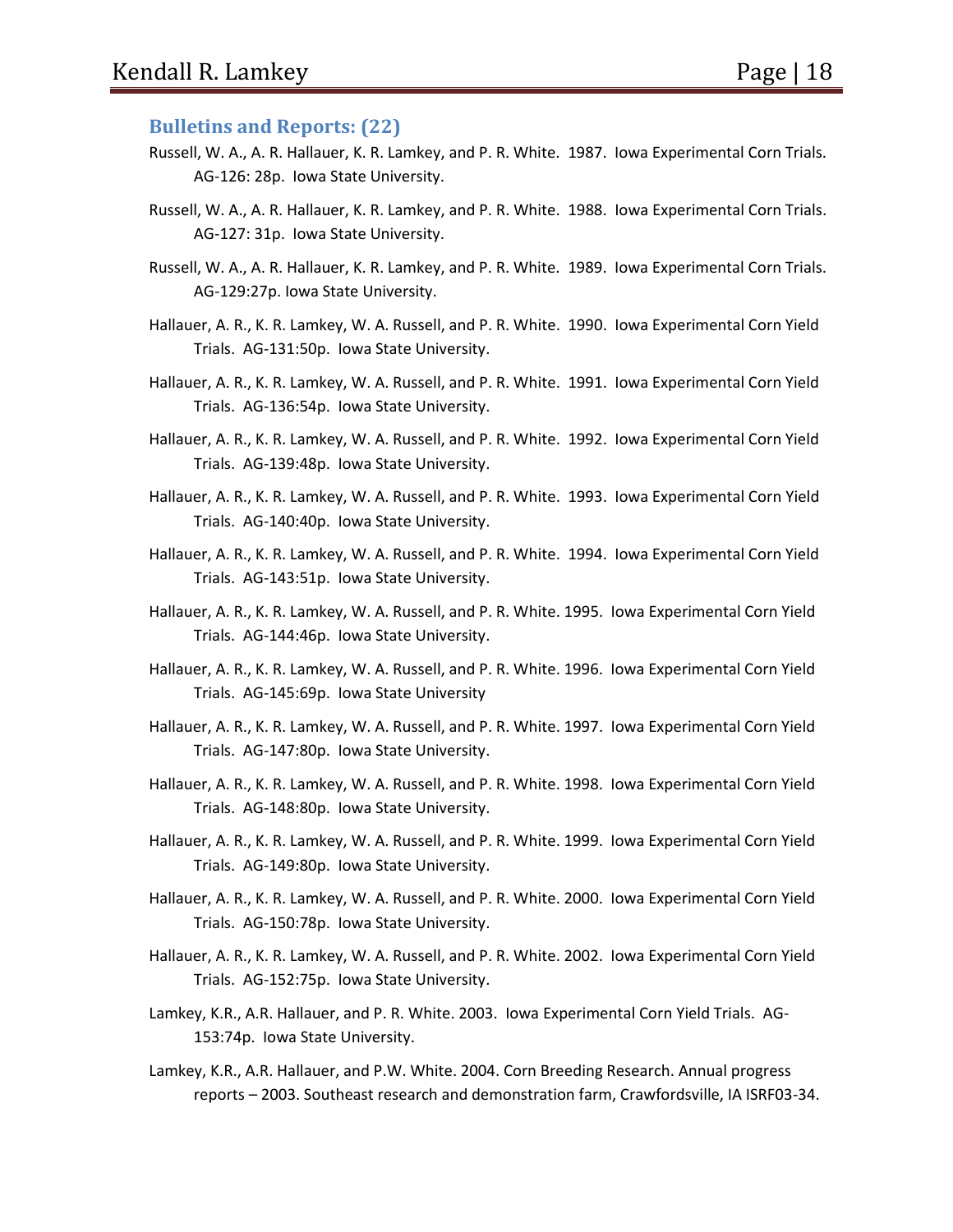- Lamkey, K.R., A.R. Hallauer, and P.W. White. 2004. Corn Breeding Research. Annual progress reports – 2003. Northeast research and demonstration farm, Nashua, IA ISRF03-13.
- Lamkey, K.R., A.R. Hallauer, J. R. Rouse, and P. R. White. 2004. Iowa Experimental Corn Yield Trials. AG-154:55p. Iowa State University [\(http://www.plantbreeding.iastate.edu/corn.html\)](http://www.plantbreeding.iastate.edu/corn.html).
- Lamkey, K.R., L. Hyrkas, P.W. White, and A.R. Hallauer. 2005. Iowa Experimental Corn Yield Trials. AG-155:50P. Iowa State University [\(http://www.plantbreeding.iastate.edu/corn.html\)](http://www.plantbreeding.iastate.edu/corn.html).
- Lamkey, K.R., L. Hyrkas, P.W. White, N.J. Bowden, and A.R. Hallauer. 2006. Iowa Experimental Corn Yield Trials. AG-156:57P. Iowa State University [\(http://www.plantbreeding.iastate.edu/corn.html\)](http://www.plantbreeding.iastate.edu/corn.html).
- Lamkey, K.R., N.J. Bowden, P.W. White, and A.R. Hallauer. 2007. Iowa Experimental Corn Yield Trials. AG-157:40P. Iowa State University (http://www.plantbreeding.iastate.edu/corn.html).

# **Presentations**

#### **Invited**

Invited to present paper "Maize Synthetics: Their use in U. S. Corn Belt breeding programs" at Asgrow Seed Company, Inc., Ames, IA, January 13, 1987.

Invited to present paper "Implications of transposable element activity in a maize improvement program" at Illinois Corn Breeders School, Champaign, IL, March 2, 1988.

Invited to present paper "Implications of transposable element activity in a maize improvement program" at Osborn Research Club, Iowa State University, April 11, 1988.

Invited to present paper "Effects of Transposable Elements on Quantitative Traits in Maize" at Gordon Research Conference on Quantitative Genetics and Biotechnology, Oxnard, CA, January 9- 13, 1989.

Invited to present paper "Quality of Experiments: Criteria for Determining when to Discard an Experiment" at Cargill, Inc., Breeders Conference, Aurora, IL, August 21, 1989.

Invited to visit and review maize breeding program at the Maize Research Institute, Zemun Polje, Belgrade, Yugoslavia. September 25 to October 3, 1990. Presented the following invited lectures:

"Frequency of the transposable element Uq in Iowa Stiff Stalk maize populations" at the Maize Research Institute, Zemun Polje, Belgrade, Yugoslavia. October 1, 1990.

"Evaluation of favorable allele identification theory" at the Maize Research Institute, Zemun Polje, Belgrade, Yugoslavia. October 1, 1990.

"Quality of experimental data and allocation of testing resources" at the International Advanced Course on Maize Breeding, Production, Processing, and Marketing in Mediterranean Countries, Maize Research Institute, Zemun Polje, Belgrade, Yugoslavia. October 3, 1990.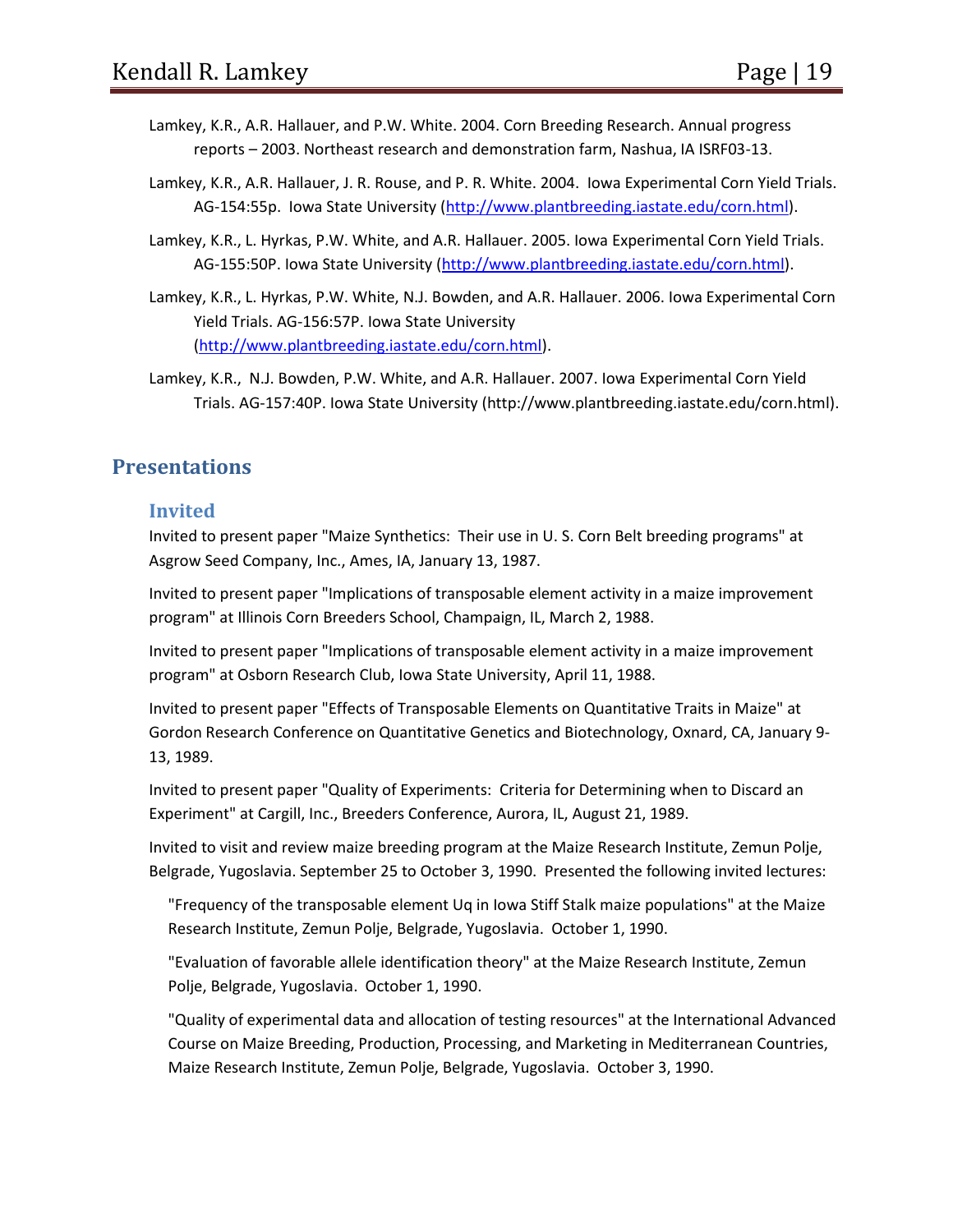"Realized gains from recurrent selection" at the International Advanced Course on Maize Breeding, Production, Processing, and Marketing in Mediterranean Countries, Maize Research Institute, Zemun Polje, Belgrade, Yugoslavia. October 3, 1990

Invited to visit and review maize breeding program at the Institute for Breeding and Production of Field Crops, University of Zagreb, Yugoslavia. October 4 to 8, 1990. Presented the following invited lectures:

"Evaluation of favorable allele identification theory" at the Institute for Breeding and Production of Field Crops, University of Zagreb, Yugoslavia. October 5, 1990.

"Eleven cycles of reciprocal recurrent selection in BSSS and BSCB1" at the Institute for Breeding and Production of Field Crops, University of Zagreb, Yugoslavia. October 5, 1990.

"Population per se performance after 13 cycles of half-sib and S2 recurrent selection in BSSS" at the Institute for Breeding and Production of Field Crops, University of Zagreb, Yugoslavia. October 5, 1990.

Invited to present paper "RFLP analysis of heterotic patterns in maize" at the Workshop on Molecular Basis of Heterosis of Maize. University of Minnesota. March 20, 1991.

Invited to present paper "Challenges of marker-assisted breeding. Asgrow Seed Co. Inc., Ames, IA January 13, 1993.

Invited to present paper "Molecular marker analysis of recurrent selection in maize. Gordon Research Conference on Quantitative Genetics and Biotechnology, February 13 19, 1993, Ventura, CA.

Invited keynote speaker at the 10th Australian Plant Breeding Conference, Gold Coast, Queensland, April 18-23, 1993. Presented the following paper "Quantitative genetics, molecular markers, and plant improvement."

Invited lecturer at the Advanced Maize Breeding Course for National Leaders, CIMMYT Headquarters, El Batan, State of Mexico, Mexico. Presented the following two hour lectures:

"Recurrent selection and inbred-hybrid development programs." September 27, 1993.

"Quantitative genetics, molecular markers, and maize improvement." September 28, 1993.

"Choice of generation for initiating selection in inbred-hybrid development programs." September 28, 1993.

Invited to present paper "Molecular marker analysis of recurrent selection in maize. Plant Breeding and Plant Genetics Seminar Series, November 18, 1993. University of Wisconsin, Madison.

Invited to present paper "Choice of source populations for inbred line development. 48th Corn and Sorghum Research Conference, December 8-10, 1993, Chicago, Il.

Invited to present the paper "Genetic contributions to yield improvement in maize" at Crop Science Society of America Division C1 Symposia entitled "Genetic Contributions to Yield in Crop Plants." November 16, 1994. Seattle, WA.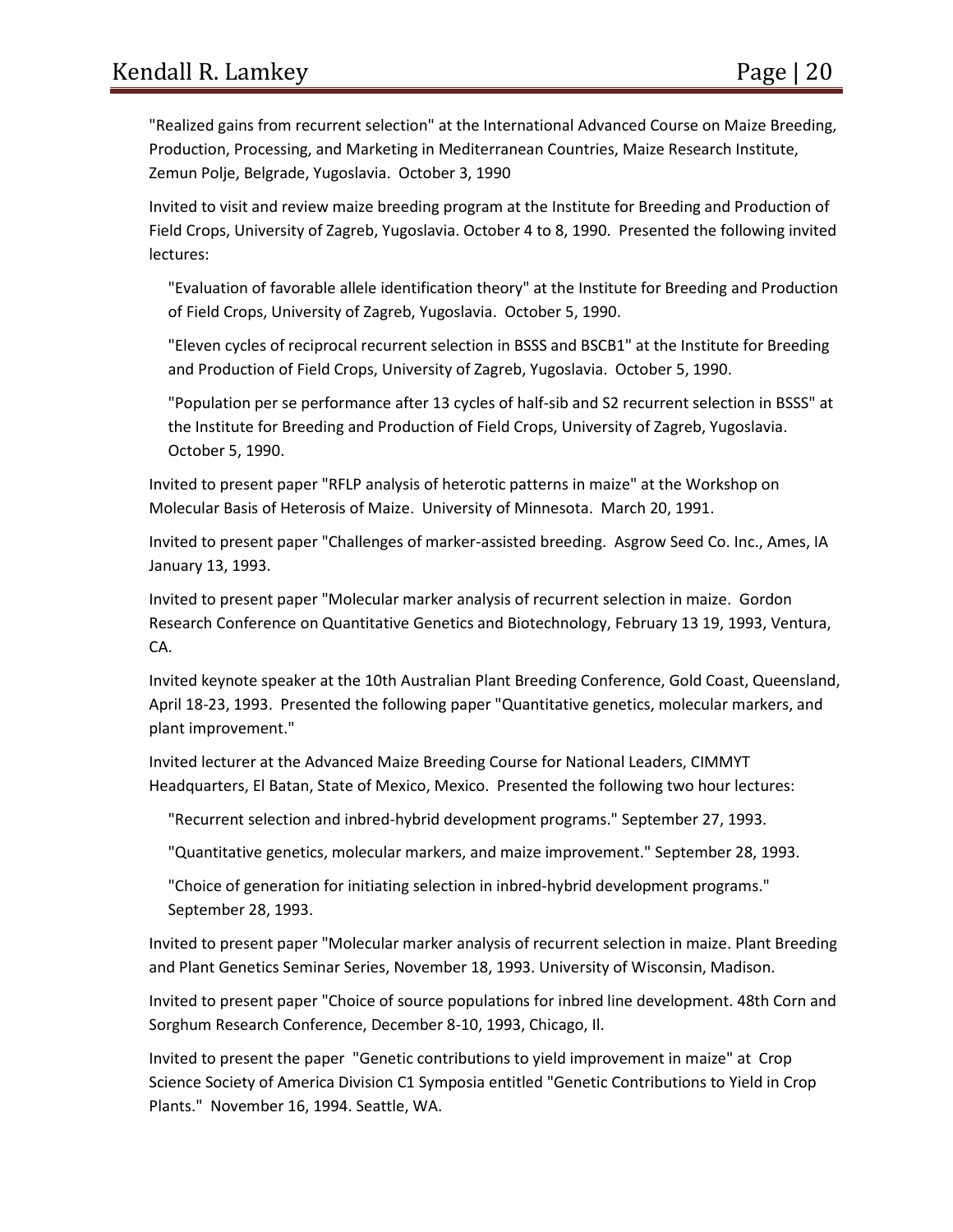Invited to present the paper "Phenotypic Selection: Theory and Application" at the Plant Science Lecture Series on "Genetic Gain and Selection," Iowa State University, January 9, 1997. Ames, IA.

Invited to present the paper "Phenotypic Selection: Theory and Application" at the University of Guelph, Guelph, Ontario, February 19, 1997.

Invited member of team that reviewed corn breeding and genetics research at the University of Illinois. A report was prepared and delivered to the Dean, Department Head, and the scientist. April 7-9, 1997.

Invited to visit and review the maize breeding program at the Institute of Field and Vegetable Crops, Novi Sad, Yugoslavia, July 7 to 16, 1997. Presented the following invited lectures:

"Phenotypic Selection: Theory" at the Institute of Field and Vegetable Crops, Novi Sad, Yugolavia. July 10, 1997.

"BS11 Selection Methods Study" at the Institute of Field and Vegetable Crops, Novi Sad, Yugolavia. July 11, 1997.

"Molecular marker analysis of reciprocal recurrent selection in BSSS and BSCB1" at the Institute of Field and Vegetable Crops, Novi Sad, Yugolavia. July 11, 1997.

"Genetic contributions to yield gains in maize" at the Institute of Field and Vegetable Crops, Novi Sad, Yugolavia. July 15, 1997.

"Overview of USDA-ARS maize research at Ames, IA" at the Institute of Field and Vegetable Crops, Novi Sad, Yugolavia. July 15, 1997.

Invited to visit and review the maize breeding program at the Maize Research Institute, Zemun Polje, Yugoslavia, July 14, 1997. Presented the following invited lecture:

"Overview of USDA-ARS maize research at Ames, IA" at the Maize Research Institute, Zemun Polje, Yugolavia. July 14, 1997.

Invited to present a plenary lecture entitled "The quantitative genetics of heterosis" at the International Symposium on the Genetic and Exploitation of Heterosis in Crop Plants, Mexico City, August 18, 1997.

Invited to present a lecture entitled "Genetic gain and new technology in maize" at Iowa State Universities Northeastern Research Farm Field Day, Doon, IA, August 27, 1997.

Invited to present lecture entitled "Heterosis: theory and estimation" at the 34th Annual Illinois Corn Breeders' Conference, Urbana, IL March 1-2, 1998.

Invited to present lecture entitled "Recurrent selection and inbred-hybrid development for developing countries" at, CIMMYT Headquarters, El Batan, State of Mexico, Mexico, March 12, 1999.

Invited to review corn breeding research by the Municipality of Yichang Foreign Affairs Office, China on June 15 to 29, 1999. Presented the following lectures: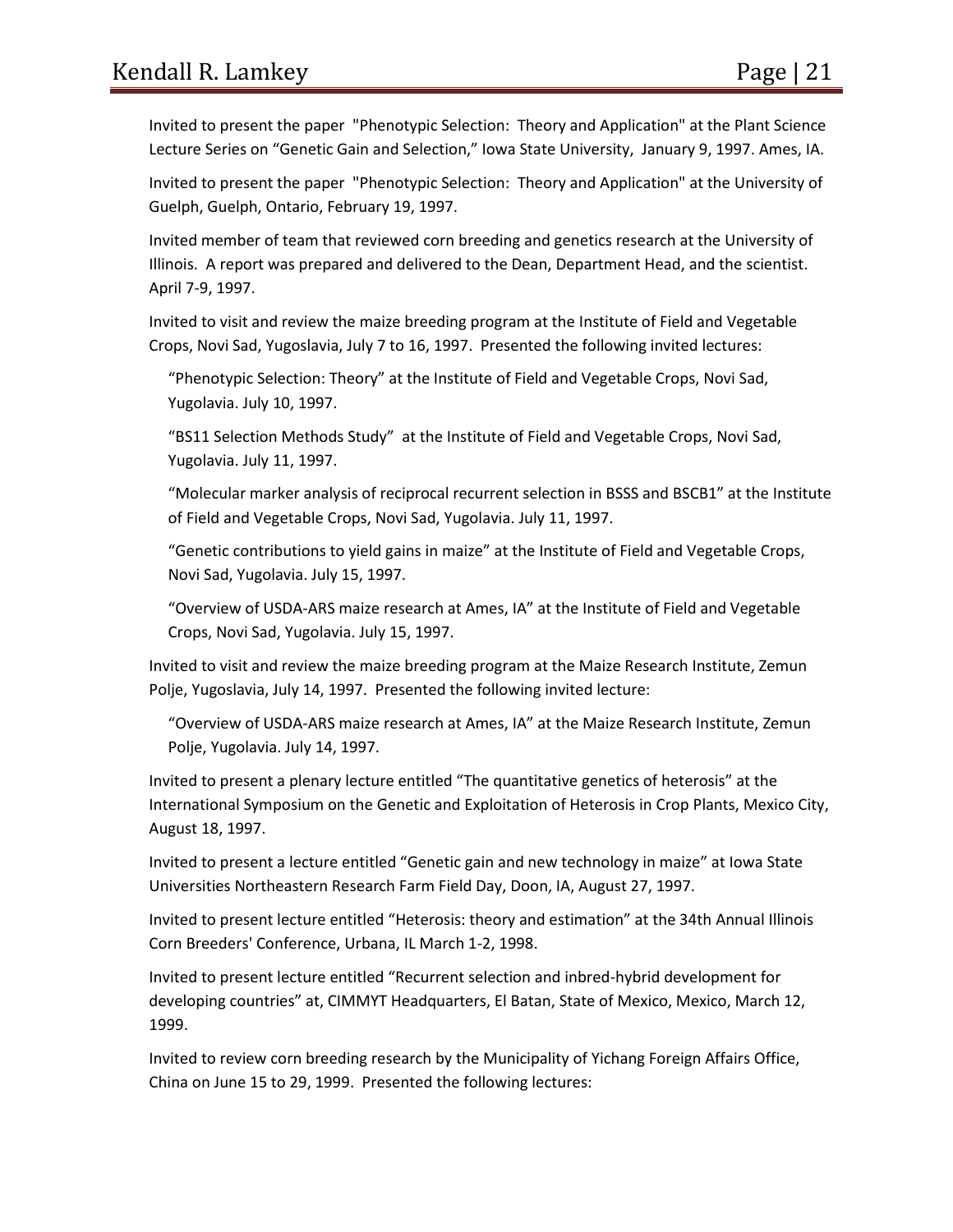"Phenotypic and molecular analysis of reciprocal recurrent selection" at Huazhong Agricultural University, June 18, 1999

"American agriculture and current trends in development" to the Agricultural Research Institute of Yichang, June 22, 1999 (3 hours)

"Maize breeding methodology" " to the Agricultural Research Institute of Yichang, June 23, 1999 (6 hours)

Invited to present lecture entitled "Is sustainability attainable?" at the symposium on Complexity research and biotechnology in agriculture and medicine, Bozeman, MT, October 7, 1999

Invited to present lecture entitled "Nonlinearity in development of crop varieties" at the symposium on Complexity research and biotechnology in agriculture and medicine, Bozeman, MT, October 7, 1999

Invited to serve on National Research Initiative Competitive Grants Program (NRICGP) grant review panel. Participated in ranking and evaluating 94 grant proposals. Washington, D.C., May 1-5, 2000.

Invited to present lecture on "Reciprocal recurrent selection: phenotypic and molecular analyses" at the University of Michigan, Department of Human Genetics, Ann Arbor, MI, November 3, 2000

Invited to present lecture on "Peer review of manuscripts for publication in crop science" at the ASA-CSSA-SSSA Annual meetings, Minneapolis, MN, November 6, 2000

Invited to present lecture on 'Mechanisms of heterosis" at Cornell University Department of Plant Breeding Seminar, Ithaca, NY, November 13, 2000

Invited to present lecture on "Mechanisms of Heterosis" at the 55th Corn and Sorghum Seed Research Conference, Chicago, IL, December 7, 2000.

Invited to present lecture entitled "Breeding and evaluation of open-pollinated varieties of corn" at the annual meetings of the Northern Plains Sustainable Agricultural Society, Aberdeen, ND, February 3, 2001.

Invited to present lecture entitled "Conventional breeding versus molecular breeding" at the VII National Maize Conference. Pergamino, Argentina, November 7-9, 2001. (Declined for personal reasons).

Invited to present lecture entitle "GMOs and Organics Update" at the Iowa Organic Conference. Ankeny, IA, November 29, 2001.

Invited to present lecture entitled "Growing GMO corn unintentionally" at the Upper Midwest Organic Farming Conference 2002, La Crosse, WI, March 2, 2002.

Invited to present lecture entitled "Long-term selection in the Iowa Stiff Stalk Synthetic maize population" at the symposium Long-term selection: A celebration of 100 generations of selection for oil and protein in maize, Urbana, IL, June 18, 2002.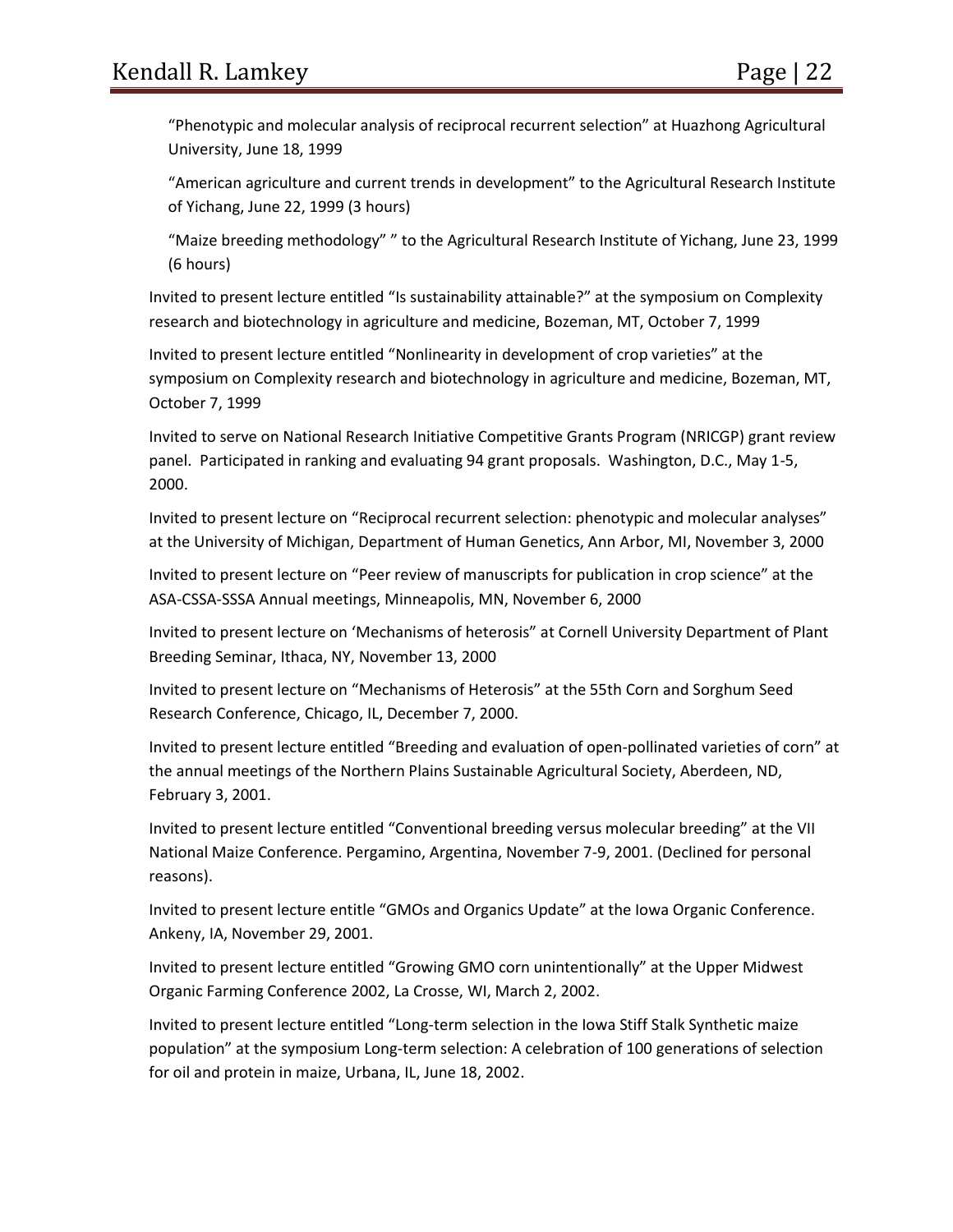Invited to present lecture entitled "GMO's and Gene Flow: A plant breeding perspective" at the Agricultural Summit (Purdue University), Indianapolis, IN, September 13, 2002.

Invited to present lecture entitled "Why the is a Practical Farmers of Iowa?" at the Biotechnology and Complexity in Agriculture and Medicine, Bozeman, MT October 8, 2002.

Invited to present lecture entitled "GMO's and Gene Flow: A plant breeding perspective" at the ISU Extension Integrated Crop Management Conference, Ames, IA, December 4, 2002.

Invited to present lecture entitled "Contamination from Pollen Movement in Corn" at a special seminar series sponsored by the Plant Sciences Institute for the Iowa Cooperative, Ames, IA. May 29, 2003.

Invited to present lecture entitled "Genetic Structure in Open-pollinated Populations of Corn-Belt Dent Maize" at the Arnel R. Hallauer International Symposium on Maize Breeding, Mexico City, August 21, 2003.

Invited to present lecture entitled "Public Plant Breeding: Research and Education Agenda" at the Plant Breeding Summit, Washington, D.C. September 8, 2003.

Invited to present lecture entitled "The future of public corn breeding: Iowa State as a case study" at the 57th Corn and Sorghum Seed Research Conference, Chicago, IL, December 11, 2003.

Invited to present lecture entitled "Long-term selection in the Iowa stiff stalk synthetic maize population" at Monsanto Breeding Headquarters, Petit, South Africa. March 8, 2004.

Invited to present lecture entitled "The future of pubic plant breeding: Iowa State as the case study" at the University of the Free State, Bloemfontein, South Africa, March 9, 2004.

Invited to present lecture entitled "Long-term selection in the Iowa stiff stalk synthetic maize population" at the University of the Free State, Bloemfontein, South Africa, March 9, 2004.

Invited to present lecture entitled "The future of state variety performance trials" at the Annual North Central Crop Evaluation Committee meeting, Ames, IA August 10, 2004. (http://www.ksu.edu/kscpt/nccec/#Minutes).

Invited to present lecture entitled "Genetic contributions to yield gains in maize" at the XX National Congress of Plant Breeding and Genetics in Mexico, Toluca, Mexico, September 19-24, 2004.

Invited to present lecture entitled "The Journal Crop Science: Who we are, Where we are going" at the XX National Congress of Plant Breeding and Genetics in Mexico, Toluca, Mexico, September 19- 24, 2004.

Invited to present lecture entitled "Public versus private approaches to crop improvement" at the conference on Evidence Based, Opinion Based, and Real World Agriculture and Medicine, Emigrant, MT. October 12, 2004.

Invited to present lecture entitled "Developing corn hybrids with new traits" at the Indiana Certified Crop Advisor Conference, Indianapolis, IN. December 14, 2004. Delivered the lecture twice.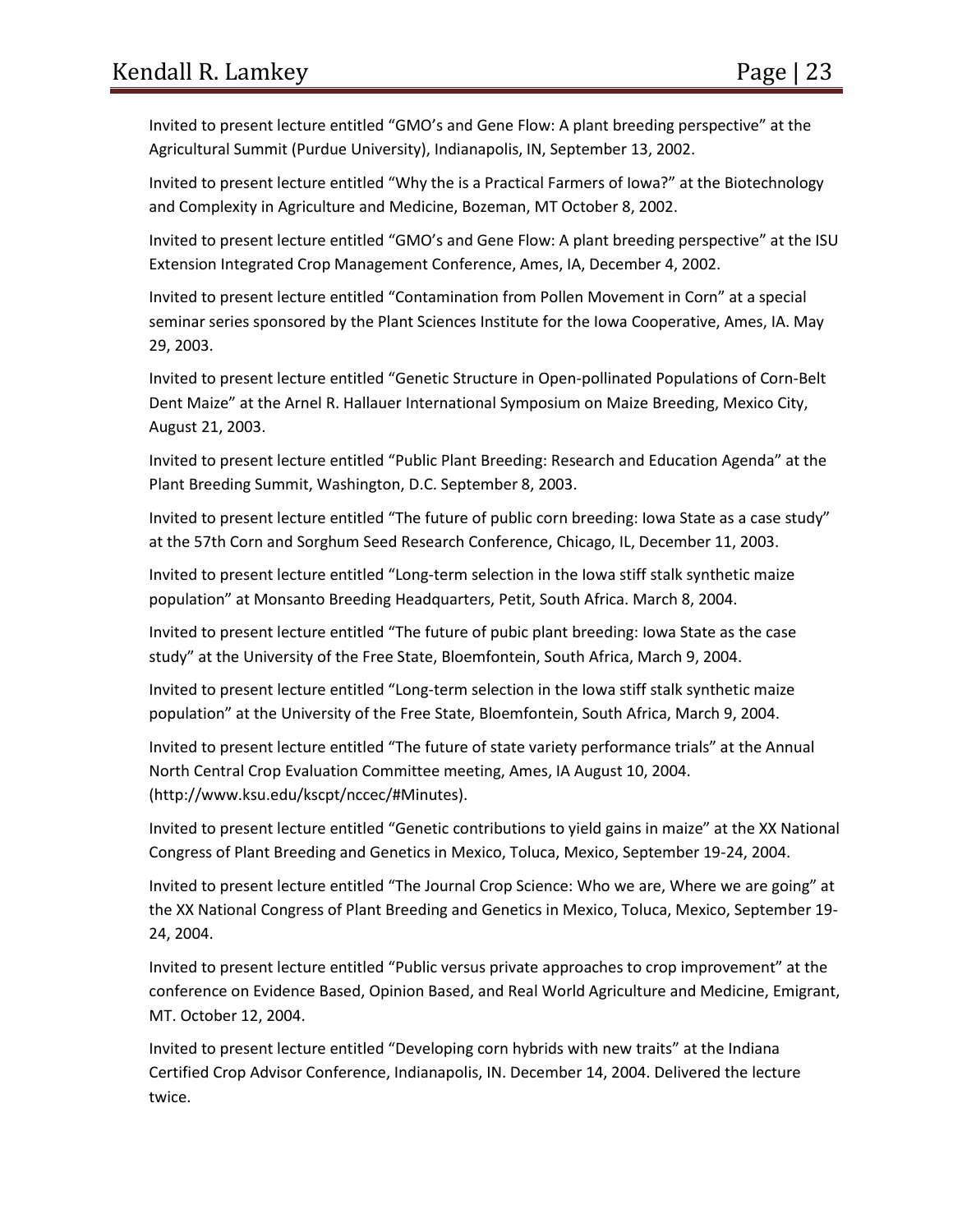Invited to present lecture entitled "The future of state variety performance trials" at Seeds of Success – the 2005 ICIA Annual Meeting, Ames, IA February 10, 2005. (http://www.ksu.edu/kscpt/nccec/#Minutes).

Invited to present lecture entitled "Breeding for grain yield and grain quality in sustainable farming systems." 41st Illinois Corn Breeders School, Urbana, IL March 7-8, 2005.

Invited to present keynote lecture entitled "Population genetics & progress of maize populations under reciprocal recurrent selection" at the 9th Asian Regional Maize Conference and the national maize workshop, September 5-14, 2005, Beijing, China.

Invited to present keynote lecture entitled "Population genetics & progress of maize populations under reciprocal recurrent selection" at the International Maize Conference: Accomplishments and Perspectives on the occasion of the 60th anniversary of the Maize Research Institute, Zemun Polje October 26-26, 2005, , Belgrade, Serbia.

Invited to present lecture entitled "Genetics and breeding issues for maize as a feedstock – both grain and fiber" at the Agribusiness Association of Iowa Visioning Session, Ames, IA, December 14, 2006.

Invited to present an 18 hour and one-half lectures on quantitative genetics and maize breeding at the Chinese Agricultural Academy of Sciences, July 10-14, 2007, Beijing, China.

Invited to present two lectures at the Sichuan Agricultural Academy of Sciences, July 17, 2007, Ya'an, Sichuan.

Invited to present a talk on "Professionalism in Agronomy" at the American Society of Agronomy Board Retreat, 14-16, April 2008, Chicago, IL.

"Genetic Approaches to Accelerated Yield Gains in Corn" at the Crop Science Society of America symposia on Accelerated Yields: Meeting Increasing Demands. Houston, TX October 7, 2008.

"Genetic Approaches to Accelerated Yield Gains in Corn" at the Breeding 08 conference on Conventional and Molecular Breeding of Field and Vegetable Crops, Novi Sad, Serbia, November 24-27, 2008.

"Sustainable Cropping Systems for Harvesting Corn Stover for Biomass" Sun Grant Regional Meeting, Minneapolis, MN January 15, 2009.

"Scientists as Communicators" Iowa Learning Farm symposium on Culture of Conservation, Ames, IA January 13, 2010.

"Agronomic Innovations for Sustainable Row Crop Productivity" Iowa Crop Improvement Association Annual Meeting, Ames, IA, February 25, 2010.

"Agronomic Innovations for Sustainable Row Crop Productivity" Illinois Corn Breeders School, Urbana, IL, March 1, 2010.

"Agronomic Innovations for Sustainable Row Crop Productivity" Iowa Water Conference, Ames, IA, March 8, 2010.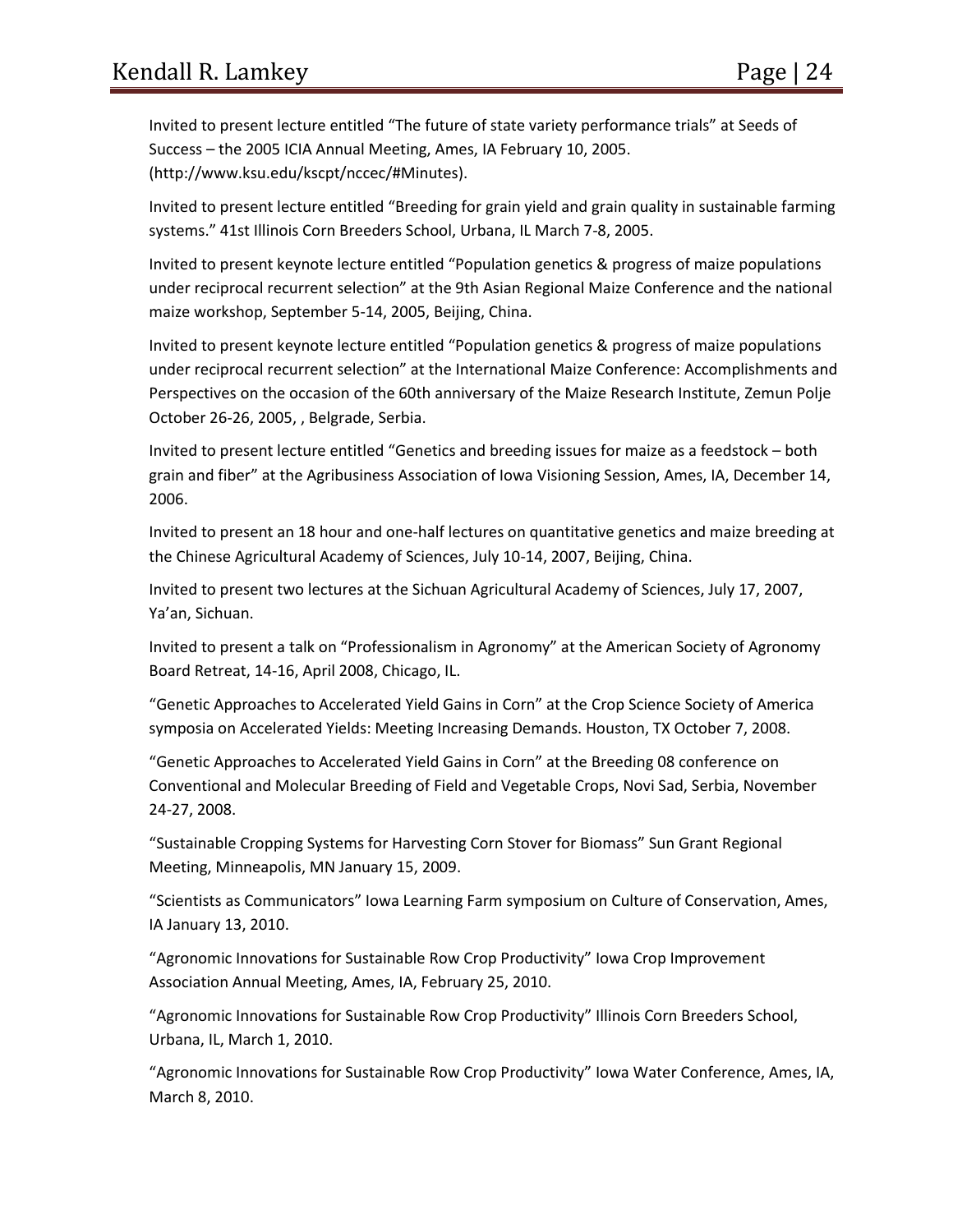"The Origin, Production, and Utilization of Corn" at the symposium Corn Belts: Iowa and International Agriculture, Grinnell College, Grinnell, IA November 16, 2010.

"Prospects and Challenges to Raising a 300 Bushel Corn Crop" at the Farm News Ag Show 2011, Iowa Central Community College, Fort Dodge, IA December 1, 2011.

"Prospects and Challenges to Raising a 300 Bushel Corn Crop" at the Chinese Agriculture University – Iowa State University Workshop, Beijing, China, August 12, 2012.

"Phenotypic Estimators of Heterosis" at the International Conference on Utilization of Heterosis in Crops, Xi'an, China, August 19-22, 2012.

"Prospects and Challenges to Increasing Heterosis In Maize" at the Top Level Forum on Heterosis, Xi'an, China, August 21, 2012.

"Iowa Agriculture in the Big Picture" at Monsanto's "Breeding for Changing Environments" 2012 MFPP Professional Development IV, Ankeny, IA, September 9, 2012.

"Environmental and Genetic Bioenergy Traits in Corn Stover" at the Roadmap to Commercialize Thermochemical Biofuels and Bio-Products Processing in the Midwest Workshop, Ames, IA, December 11, 2012.

"The Future of Agronomy: A Systems Perspective" at Sustainable Corn Webinar Series, Ames, IA, January 29, 2014.

"Contribution of the Corn Belt to Food Security" at the NC ANR Academy for the 21st Century Extension Professional Educational Plan, Des Moines, IA, December 2, 2014.

"New Animal and Plant Breeding Technologies" at the  $1<sup>st</sup>$  U.S.-China Strategic Agricultural Innovation Dialogue, U.S. Chamber of Commerce, Washington, D.C. September 24, 2015.

"A Plant Breeder's Perspective on the Future of Corn Production and its Impact on the Landscape" at the Sustainable Agriculture Colloquium, Iowa State University, Ames, IA March 29, 2016.

"Breaking Down Silos: Encouraging Transdisciplinary Problem Solving for Global Food and Nutrition Security" at the 2017 World Food Prize Borlaug Dialogue, Des Moines, IA, October 20, 2017.

# **Contributed**

Contributed the paper "Population per se performance after thirteen cycles of half-sib and S2 recurrent selection in BSSS" at the North Central Corn Breeding Research Committee (NCR-2) Meetings. Des Plaines, IL. February 21-22, 1990.

Contributed the paper "Evaluation of 11 cycles of reciprocal recurrent selection in BSSS and BSCB1" at the North Central Corn Breeding Research Committee (NCR-2) Meetings. Des Plaines, IL. February 20-21, 1991.

Contributed the paper "Frequency of Uq in Iowa Stiff Stalk Synthetic populations" at the North Central Corn Breeding Research Committee (NCR 2) Meetings. Des Plaines, IL. February 22 23, 1989.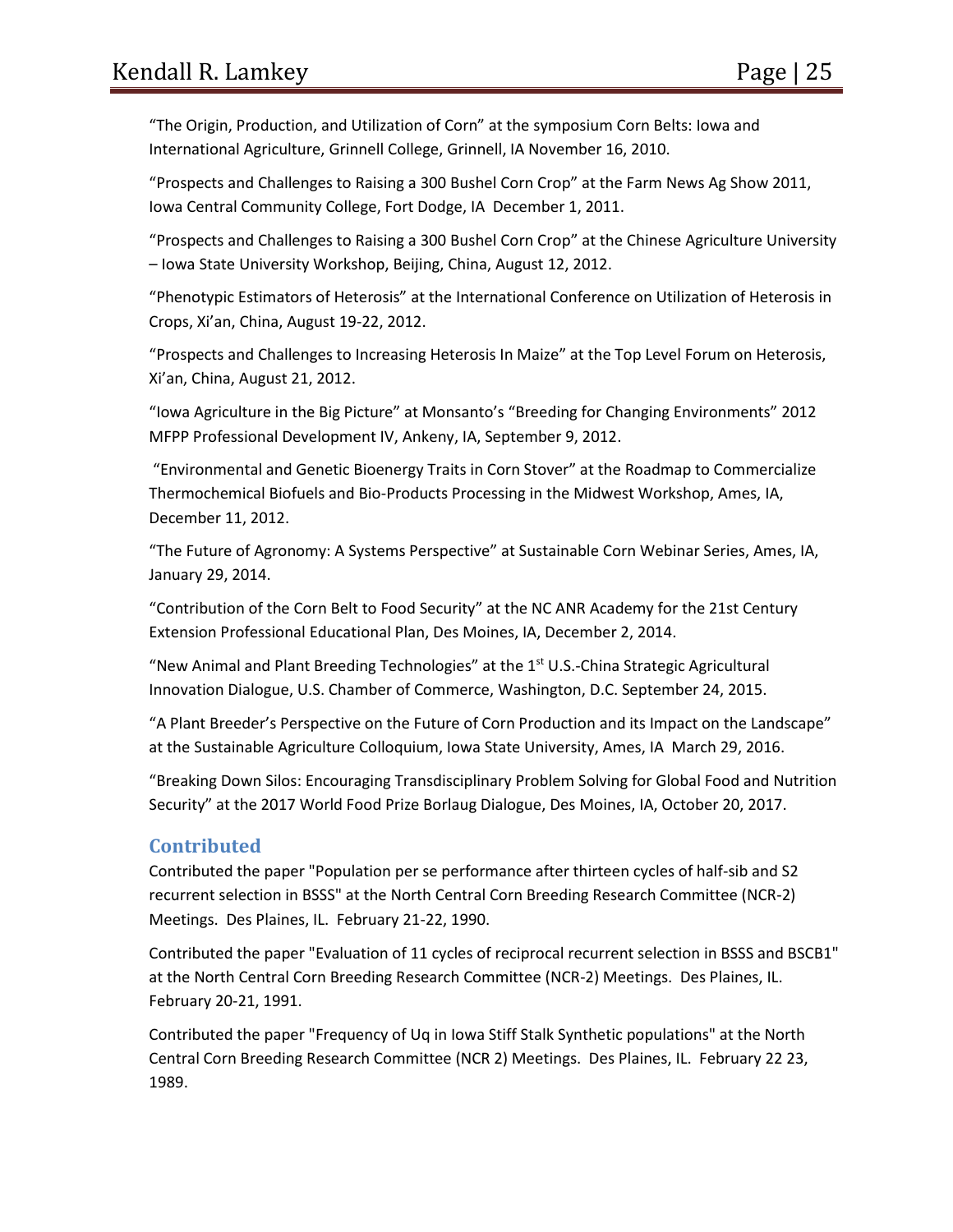Contributed the paper "Molecular marker analysis of long-term selection in maize" at the North Central Regional Quantitative Genetics Committee Meeting (NCR-21). April 24-25, 1992, Clemson, SC.

Contributed the paper "Molecular marker analysis of recurrent selection in maize" at the North Central Corn Breeding Research Committee (NCR-167) Meetings. Bettendorf, IA. February 23-24, 1993.

Contributed the paper "Quantitative analysis of genetic gain in maize" at the North Central Corn Breeding Research Committee (NCR-167) Meetings. Des Moines, IA. February 24-25, 1997.

Contributed the paper "Quantitative analysis of genetic gain in maize" at the Interdepartmental Genetics Program Faculty Seminar Series at Iowa State University, February 26, 1997.

Contributed the paper " Nonlinearity in the development of crop varieties" at the North Central Corn Breeding Research Committee (NCR-167) Meetings. Baltimore, MD. February 21-23, 2000.

Contributed the paper " Intellectual Property Rights (IPR) And Corn Germplasm At Iowa State Univeristy" at the North Central Corn Breeding Research Committee (NCR-167) Meetings. Madison, WI. February 18, 2003.

Contributed the paper " The future of pubic plant breeding: Iowa State as the case study" at the 9th Inter-regional Corn Breeding Conference (NCR-167, NE-29) Meetings. St. Louis, MO February 10, 2004.

# **Field Day and Extension Presentations**

"Breeding open-pollinated varieties of corn" at the 1999 Winter Workshops of the Practical Farmers of Iowa, Ames, IA, January 15, 2000.

"PFI OP and synthetic research" at the 2000 Spring Planning Meeting of the Practical Farmers of Iowa, Ames, IA February 11, 2000.

"Open-pollinated corn" at the Iowa State University Neely-Kinyon Field Day, Greenfield, IA, August 24, 2000.

Invited to present lecture entitled "Breeding for grain quality (feeding value) in corn" at the Rhodes Research/Demonstration Farm Field Day, Rhodes, IA, July 9, 2002.

Co-organized a PFI field day hosted by Full-Circle Farm, Luther, IA on Participatory Corn Breeding. Presented a talk on "ISU corn breeding and germplasm" and performed demonstrations on how to select corn. October 4, 2003.

Co-organized (with Linda Pollak, Walter Goldstein, and Rick Exner) and hosted a corn breeding workshop for farmers at the Northeast Research Farm, Nashua, IA. Presented the talk: "The Iowa State Breeding Program; its history, where is it at, what it is doing and what it has to offer; delivery models; breeding together; ownership issues" December 17, 2003

"History of Corn Breeding" at the 50th Anniversary of the Northwest Research and Demonstration Farm, Doon, IA August 25, 2004. (Presented talk 3 times).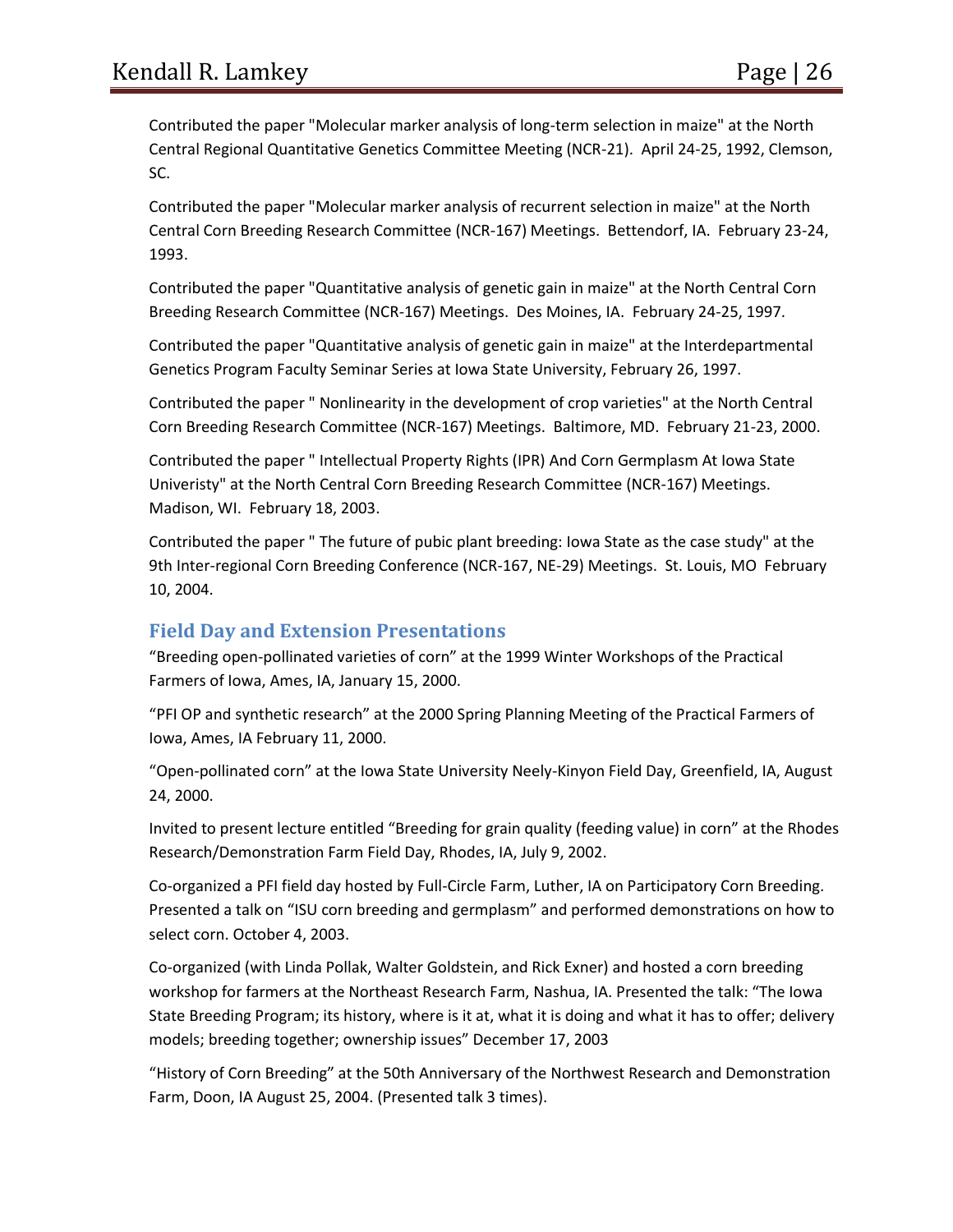Co-organized and presented at an organic corn breeding field day hosted by the USDA-ARS, Michael Fields Agricultural Institute, and Iowa State University. Presented a talk on "ISU corn breeding and germplasm" and walked through demonstration plots with farmers. September 15, 2004 (50 Participants).

Hosted the 2004 Central Iowa Corn Breeding Field Day. Presented demonstration plots of ISU corn germplasm. Bruner Farm, September 29, 2004 (50 Particpants).

"An overview of ISU agronomy research with emphasis on corn breeding activities" at the Northeast Iowa Research Farm Spring Field Day, Nashua, IA June 28, 2006.

"High Corn Yields: The Sky is the Limit" at the Corn Production, Winter 2008 Crop School hosted by Roger Elmore and Lori Abendroth, Memorial Union, Ames, IA, February 5, 2008.

"High Corn Yields: The Sky is the Limit" at the 2008 Spring Professional Development conference for Field Agronomists 4H Extension Building, Ames, IA, March 25, 2008.

"State of the Iowa Crop Industry" at the 2008 Spring Extension Development Conference, Memorial Union, Ames, IA March 26, 2008.

"What will it take to produce 300 Bushel Corn" at the North Central Iowa Crop and Land Stewardship Clinic, Iowa Falls-Alden High School, Iowa Falls, IA January 2, 2009.

"What will it take to produce 300 Bushel Corn" at the Crop Advantage Series, Burlington, IA January 9, 2009.

"Agronomic Innovations for Sustainable Row Crop Productivity" Mitchell County Corn and Soybean Growers Association, Osage, IA, March 31, 2010.

"Breeding for Drought Resistance" Southeast Research and Demonstration Farm, Crawfordsville, IA, September 8, 2011.

"Prospects and Challenges to Raising a 300 Bushel Corn Crop" Farm News Ag Show 2011, Fort Dodge, IA, December 1, 2011.

"GMOs: Research & Technology, A Plant Breeders Perspective" Agriculture and Natural Resources Extension Noon Webinar, Ames, IA, August 30, 2013.

#### **Administrative Presentations**

Invited to present lecture entitled "Department of Agronomy and Corn Breeding" at the Field Crop Specialists In-Service Training, Johnston, IA, March 15, 2006.

Invited to present lecture entitled "ISU Agronomy Department: An Overview" at the Iowa Soybean Association Board of Directors Meeting, West Des Moines, IA, June 27, 2006.

Met with representatives from Vermeer Manufacturing to discuss research in biorenewables on the ISU campus, March 16, 2007.

Met with scientists from CERES to discuss research in biorenewables on the ISU campus, April 5 2007.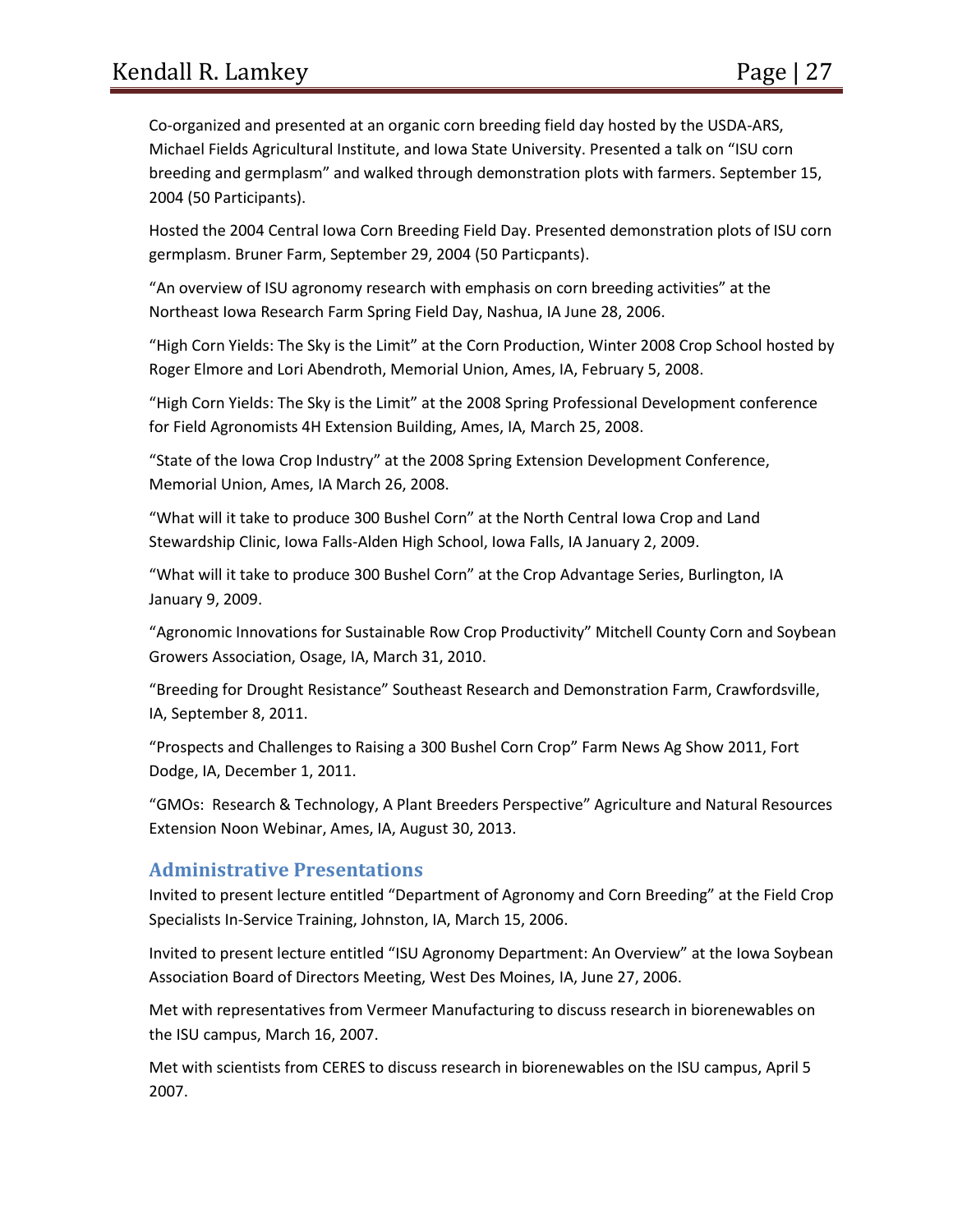Met with and led a tour of agronomy and plant sciences for Senator Chris Dodd, April 12, 2007.

Presented welcome and thanks at the groundbreaking for the Borlaug Learning Center in Nashua, IA. September 6, 2007.

Participated as a Faculty Expert in the World Food Prize Youth Institute, Carver Center, Pioneer Hi-Bred Intl., Johnston, IA. October 20, 2007.

Presented a graduate student recruiting talk at Cornell College, Mt. Vernon, IA on 17, March 2008.

Presented keynote at Students of Agronomy, Soils, and Environmental Sciences 40th Annual Regional Meeting, Ames, IA, March 23, 2012.

Presented the talk "ISU Agronomy Going the Distance" at the Celebrating 100 Graduates Agronomy Distance Programs, Ames, IA, July 26, 2012.

Visited the University of Kentucky to visit and discuss our success in recruiting undergraduates. Presented a seminar with Tyler Teske on our undergraduate recruitment program, Lexington, KY, September 20-21, 2012.

"Future of Soybean Breeding @ Iowa State University" at the Iowa Soybean Association Board of Directors meeting, Ankeny, IA, June 19, 2013.

"Sustainable Development of Grain Production" at the Hebei-Iowa – Forum on Agriculture, Des Moines, IA, October 22, 2013.

Presented "Annual Update" to the Department of Agronomy, Iowa State University, 2007 - 2012

Presented "Annual State of the Department" address, Department of Agronomy, Iowa State University, 2006 – Present

Presented "I'm an Agronomist" to the Rotary Club as part of their annual Rural-Urban Ag Day, Nevada, IA, March 2, 2016.

Panelist on Postdoctoral Academic Career Panel for the Iowa State University Postdoctoral Association, February 22, 2018

# **Intellectual Property**

#### **Germplasm Release**

Participated in the release of maize inbreds B95 (1992), B97 (1992), B98 (1992), B99 (1993), and B100 (1993).

Released the maize populations BS11(5-S1)C5, BS11(10-S1)C5, BS11(20-S1)C5, BS11(30-S1)C5, BS11(S2)C5, BS11(FS)C5, BS11(HI)C5, and BS11(MER)C5.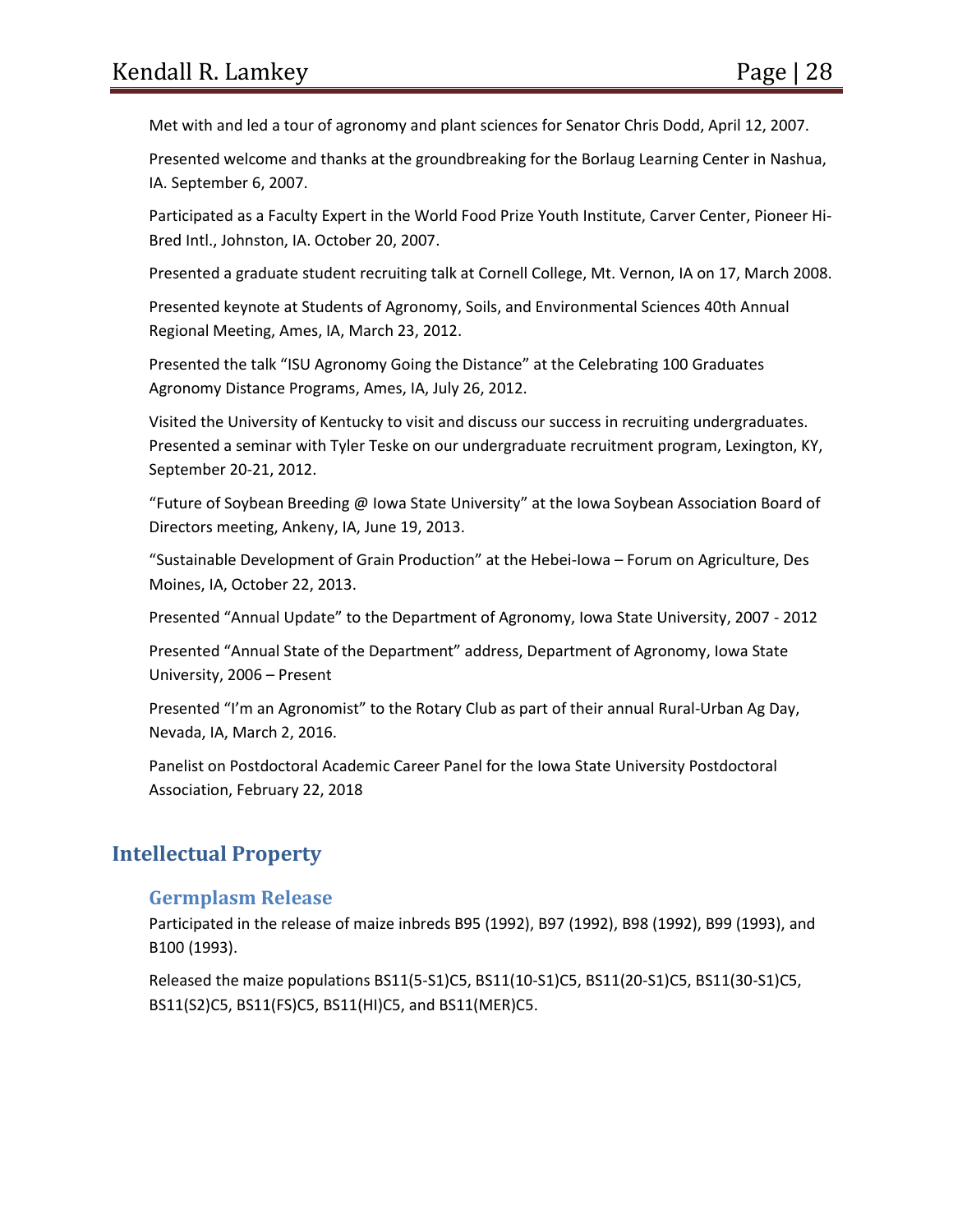## **Grants, Contracts, and Gifts Received**

Peterson, P. A., K. R. Lamkey, and A. R. Hallauer. Plant breeding, genetic, and molecular approaches to the study of transposon-driven variability in corn breeding. Iowa State University Biotechnology Council. Grant No. 85-1193. 1/1/87 to 12/31/90. T=\$80,000. Funded.

Hallauer, A. R., and K. R. Lamkey. Selection methods for germplasm enhancement in corn. USDA Competitive Research Grants Program. Grant No. 85-CRCR-1-1567. 10/1/85 to 9/30/90. T=\$100,000. Funded.

Lamkey, K. R. Comparison of methods designed to identify populations containing favorable alleles not present in elite populations. University Research Grants, Iowa State University. 7/1/87 to 6/30/88. T=\$1,285. Funded.

Hallauer, A. R., and K. R. Lamkey. Characterization of genetic variability as affected by selection in BSSS. Pioneer Hi-Bred International, Inc. 10/1/86 to 9/30/88. T=\$20,000. Funded.

Lee, M., K. R. Lamkey, and L. M. Pollak. Molecular classification of heterotic patterns in maize. Pioneer Hi-Bred International, Inc. 4/1/87 to 3/31/90. T=\$60,000. Funded.

Lamkey, K. R., P. A. Peterson, and A. R. Hallauer. The effects of transposable elements on genetic variation in the Iowa Stiff Stalk Synthetic corn population. USDA Competitive Research Grants Program. Grant No. 87-CRCR-1-2370. 10/1/87 to 9/30/90. T=\$100,000. Funded.

Lamkey, K. R. Molecular analysis of genetic variation among widely used corn inbreds. USDA Postdoctoral Research Associate Program. 11/1/87 to 10/30/89. T=\$40,000. Funded. This two year postdoc position was filled effective 11/1/87 by Dr. E. Brent Godshalk and vacated 10/30/88.

Lee, M., K. R. Lamkey, and A. R. Hallauer. Effect of recombination on associations between molecular markers and quantitative trait loci. USDA Competitive Grants Program. 7/1/88 to 6/30/92. T=\$308,746. Denied.

Lamkey, K. R., and J. H. Milla. The evaluation of selection indices for use in recurrent selection programs of maize. World Food Institute Project Grant #138. 7/1/88 to 6/30/89. T=\$5,175. Funded. Grant was renewed for the period 7/1/89 to 10/30/89. T=\$1,896.

Lamkey, K. R., A. R. Hallauer, and V. Keeratinijakal. Evaluation of 11 cycles of reciprocal recurrent selection in Iowa Stiff Stalk Synthetic and Iowa Corn Borer Synthetic #1. World Food Institute Project Grant. 7/1/88 to 6/30/89. T=\$4,788. Denied.

Hallauer, A. R. and K. R. Lamkey. Selection methods for germplasm enhancement in corn. USDA Competitive Research Grants Program. 7/1/91 to 6/30/95. T=\$135,619. Funded.

Lamkey, K. R. and M. Lee. Molecular marker analysis of long-term selection programs in maize. Pioneer Hi-Bred Intl. Inc. 10/1/92 to 9/30/95. T=\$60,000. Funded.

Lamkey, K. R. and M. Lee. Molecular marker analysis of maize recurrent selection programs. USDA-CSRS-NRI. 10/1/93 to 9/30/96 T=\$282,715. Denied.